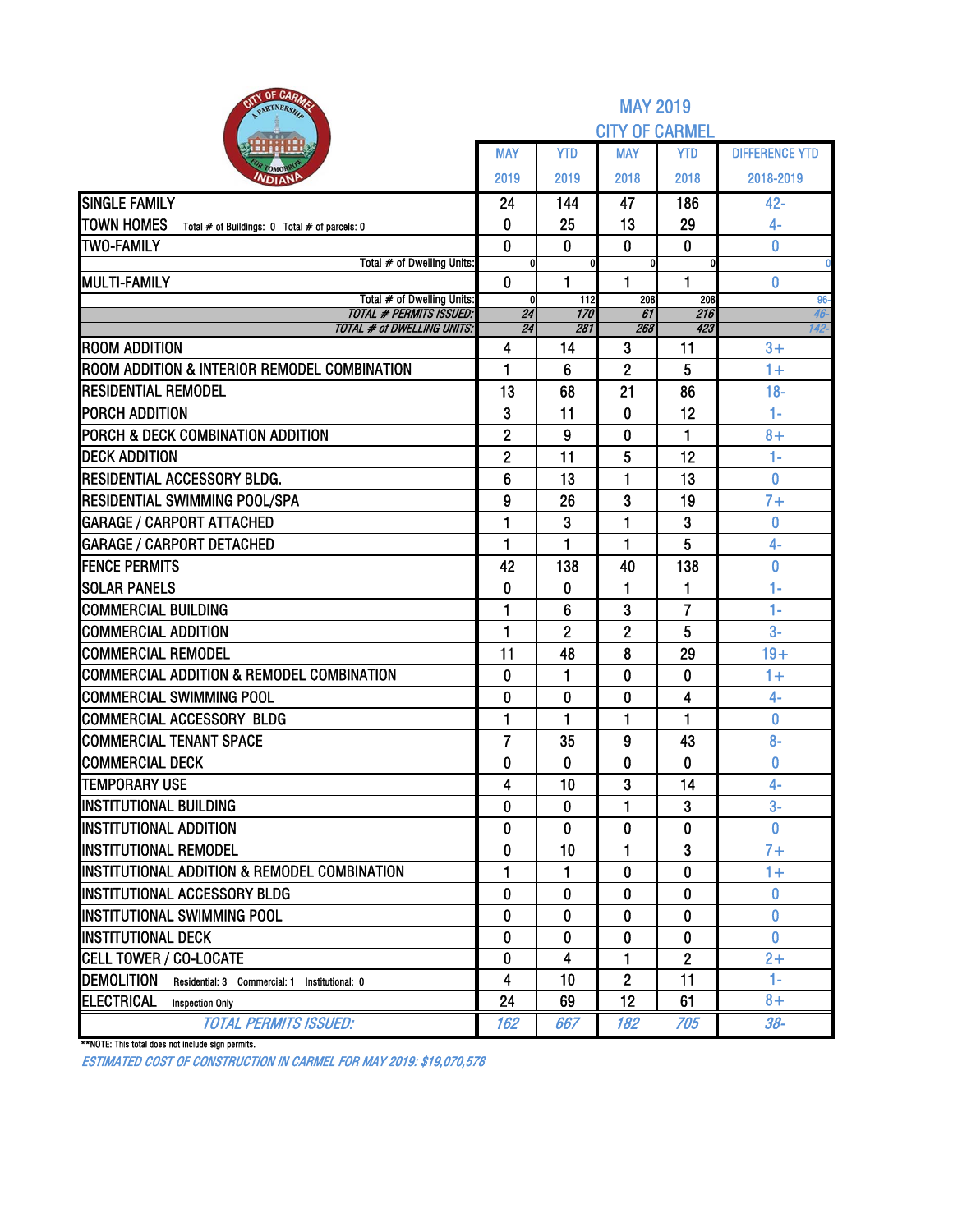

## D.O.C.S. BUILDING PERMIT ACTIVITY MAY 2019

COMMERCIAL, INSTITUTIONAL, & MULTI-FAMILY - NEW STRUCTURES, ACCESSORY BUILDINGS, ADDITIONS, TENANT FINISHES,REMODELS, POOLS, DECKS (Institutional includes churches, schools & public libraries)

#### Type of Construction Total Permits Issued

## PERMITS ISSUED

| <b>COMMERCIAL NEW STRUCTURE:.</b>                                                                                                                                                                                                                                                                                                                                                                                                                                                                                                                                                                                                                                                                                                                                                                                                                                                                                                                                                                                                                      |
|--------------------------------------------------------------------------------------------------------------------------------------------------------------------------------------------------------------------------------------------------------------------------------------------------------------------------------------------------------------------------------------------------------------------------------------------------------------------------------------------------------------------------------------------------------------------------------------------------------------------------------------------------------------------------------------------------------------------------------------------------------------------------------------------------------------------------------------------------------------------------------------------------------------------------------------------------------------------------------------------------------------------------------------------------------|
| • The Kent Parking Garage, 301 American Way N.                                                                                                                                                                                                                                                                                                                                                                                                                                                                                                                                                                                                                                                                                                                                                                                                                                                                                                                                                                                                         |
| <b>COMMERCIAL ADDITION:</b><br>• Indiana Farmers, 10 W. 106 <sup>th</sup> St.                                                                                                                                                                                                                                                                                                                                                                                                                                                                                                                                                                                                                                                                                                                                                                                                                                                                                                                                                                          |
| • Providence at Old Meridian. 300 Providence Blvd.                                                                                                                                                                                                                                                                                                                                                                                                                                                                                                                                                                                                                                                                                                                                                                                                                                                                                                                                                                                                     |
| COMMERCIAL TENANT FINISH / REMODEL:.<br>• Hampton Inn. 12197 N. Meridian St.<br>• Edward Jones, 14570 River Rd. #160<br>• Oxford Financial Group, 11711 N. Meridian St. #500 & #600<br>• Office Space, 12802 Hamilton Crossing Blvd.<br>• Windsor Retreat Unit Conversion, 1673 Lodgetree Cove<br>• Legacy Chiropractic, 7241 E. 146 <sup>th</sup> St. #110<br>• Windsor Retreat Unit Conversion, 1684 Lodge Tree Cove<br>• National Car Rental, 1748 E. 116 <sup>th</sup> St.<br>• Windsor Retreat Unit Conversion, 1679 Old Mission Cove<br>• BMV Expansion, 271 Merchants Square Dr. #A100<br>• MNK Interiors, 200 S. Rangeline Rd. #107<br>• Braunability, 645 W. Carmel Dr. #120<br>• Windsor Retreat Unit Conversion, 1669 Old Mission Trail<br>• Windsor Retreat Unit Conversion, 9695 Castle Woods Cove<br>• Jones Chiropractic, 13610 N. Meridian St. #120<br>• Windsor Retreat Unit Conversion, 1636 Wind Castle Trail<br>• Midtown Parking Garage Vestibules, 350 Veterans Way<br>• Windsor Retreat Unit Conversion, 1366 Wind Castle Trail |
| INSTITUTIONAL ADDITION / REMODEL:.<br>• Carmel High School Pool Entrance, 520 E. Carmel Dr.                                                                                                                                                                                                                                                                                                                                                                                                                                                                                                                                                                                                                                                                                                                                                                                                                                                                                                                                                            |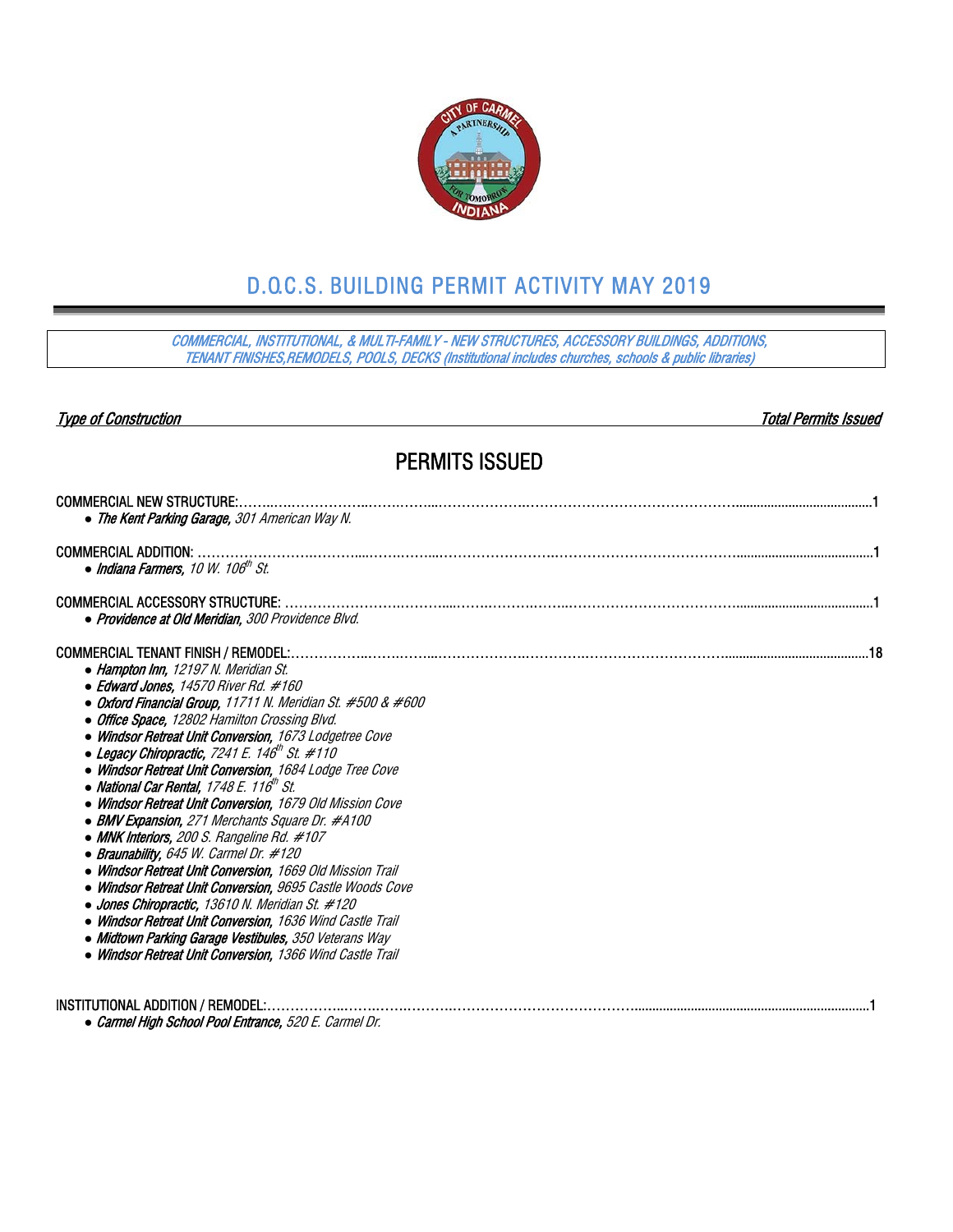## COMMERCIAL CERTIFICATES OF OCCUPANCY ISSUED

| COMMERCIAL NEW STRUCTURE:                                 |  |
|-----------------------------------------------------------|--|
| • Belle Tire, 9704 N. Michigan Rd.                        |  |
| • Jackson's Grant Clubhouse, 1134 Frenzel Parkway         |  |
| • Schiller Law Office, 210 E. Main St.                    |  |
|                                                           |  |
| COMMERCIAL TENANT FINISH / REMODEL:.                      |  |
| • Windsor Retreat Unit Conversion, 1366 Wind Castle Trail |  |
| • Windsor Retreat Unit Conversion. 1669 Old Mission Trail |  |
| • Harden Jackson Law. 631 N. Rangeline Rd.                |  |
| • GEICO Corporate, 101 W. 103 $\sigma$ St.                |  |
| • Flix Brewhouse, 2206 E. 116 <sup>th</sup> St.           |  |
| • RCI North America, 9998 N. Michigan Rd.                 |  |
| • Windsor Retreat Unit Conversion. 1684 Lodge Tree Cove   |  |
| • VCA Village Park, 1045 N. Rangeline Rd.                 |  |
| • Office Space Addition, 12802 Hamilton Crossing Blvd.    |  |
| • Windsor Retreat Unit Conversion, 1636 Wind Castle Trail |  |
| $\bullet$ 911 Uniform Supply, 14570 River Rd. #120        |  |
| • Idexx Laboratories. 12758 Hamilton Crossing Blvd.       |  |
| • Thrivent Financial, 11711 N. Meridian St. #415          |  |
| • French Hair Couture, 154 Medical Dr. #160               |  |
| • Windsor Retreat Unit Conversion, 9695 Castle Woods Cove |  |
| • Ameriprise Financial, 501 Pennsylvania Pkwy. #245       |  |
| • Windsor Retreat Unit Conversion, 1673 Lodgetree Cove    |  |
| • Serendipity Office Labs. 571 Monon Blvd. #200           |  |

#### *●* Java House Cold Brew Coffee, 14390 Clay Terrace Blvd.

## D.O.C.S. BUILDING & SIGN ACTIVITY MAY 2019

|                                         | <b>MAY 2019</b> | <b>MAY 2018</b> |
|-----------------------------------------|-----------------|-----------------|
| <b>TOTAL BUILDING PERMITS ISSUED:</b>   | 162             | 187             |
| TOTAL FENCE PERMITS ISSUED:             | 42              | 40              |
| <b>TOTAL SIGN PERMITS:</b>              | 32              | 24              |
| <b>TOTAL PUBLIC EVENT BANNERS:</b>      | 6               | 7               |
| <b>BUILDING INSPECTIONS PERFORMED:</b>  | 654             | 677             |
| <b>BUILDING PLAN REVIEWS:</b>           | 122             | 143             |
| PUBLIC REQUEST FOR INFORMATION (RFI):   | 93              | 51              |
| <b>D.O.C.S. NEWS AND NOTES MAY 2019</b> |                 |                 |

### *●* Brent Liggett attended an International Code Council regional conference May 12-16 in St. Simons Island, GA

*●* Nick Mishler attended the Association of State Floodplain Managers national conference May 19-23 in Cleveland, OH.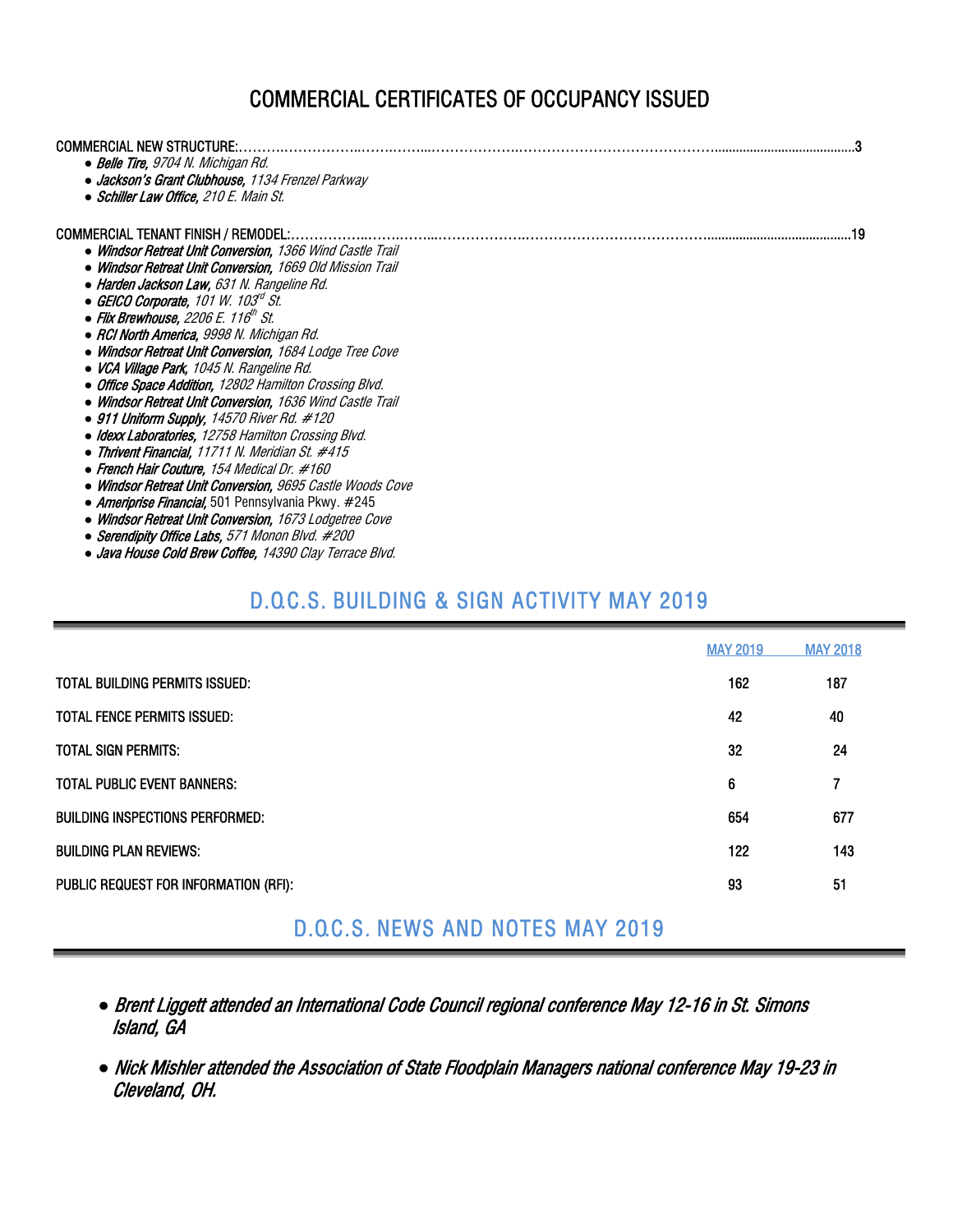# D.O.C.S. CODE ENFORCEMENT ACTIVITY MAY 2019

### CODE ENFORCEMENT TASK REPORT SUMMARY FOR MAY 2019

| <b>COMPLAINTS RECEIVED</b><br>EMAIL<br>"MY CARMEL" APP<br><b>PHONE</b><br>REFERRAL<br><b>STAFF</b><br><b>WALK-IN</b> | TOTAL:<br>10<br>51<br>33<br>0<br>74 | NEW CASES<br>ABATEMENT | <b>INSPECTION STATISTICS</b><br>INITIAL INSPECTIONS<br>INITIAL VIOLATION NOTICE<br>RE-INSPECTIONS<br>CLOSED CASES |        |     |  |  |  |
|----------------------------------------------------------------------------------------------------------------------|-------------------------------------|------------------------|-------------------------------------------------------------------------------------------------------------------|--------|-----|--|--|--|
| <b>INSPECTIONS BY AREA</b>                                                                                           | <b>WEST</b>                         | <b>CENTRAL</b>         | <b>EAST</b>                                                                                                       | TOTAL: | 127 |  |  |  |
| NEW CASES                                                                                                            | 21                                  | 104                    | 44                                                                                                                | 169    |     |  |  |  |
| INITIAL INSPECTIONS                                                                                                  | 13                                  | 83                     | 36                                                                                                                | 132    |     |  |  |  |
| RE-INSPECTIONS                                                                                                       | 35                                  | 157                    | 92                                                                                                                | 284    |     |  |  |  |
| CLOSED CASES                                                                                                         | 31                                  | 75                     | 21                                                                                                                | 127    |     |  |  |  |

CODE ENFORCEMENT MONTHLY REPORT FOR MAY 2019

| <b>TYPE OF COMPLAINT/VIOLATION</b> | <b>NEW CASES</b> | <b>TYPE OF COMPLAINT/VIOLATION</b> | <b>NEW CASES</b> |
|------------------------------------|------------------|------------------------------------|------------------|
| BUILDING CODE VIOLATIONS           |                  | PROPERTY MAINTENANCE               |                  |
| COMMERCIAL VEHICLE                 |                  | RECREATIONAL VEHICLE               |                  |
| <b>DUMPSTER</b>                    | 0                | RIGHT-OF-WAY OBSTRUCTION           |                  |
| <b>FARM ANIMALS</b>                | 0                | <b>SIDEWALK</b>                    | 0                |
| <b>FENCE VIOLATION</b>             |                  | <b>SIGNS</b>                       | 72               |
| <b>GRASS OR WEEDS</b>              | 122              | TRASH/DEBRIS                       | 19               |
| <b>HOME OCCUPATION</b>             | 0                | UNSAFE BUILDING                    | 2                |
| NOISE REGULATIONS                  | 0                | <b>JUNK VEHICLE</b>                | റ                |
| OPEN AND ABANDONED                 | 0                | ZONING USE VIOLATIONS              |                  |
| OUTDOOR STORAGE                    | 3                | SNOW AND ICE REMOVAL               |                  |
| PARKING IN LAWN/GREENBELT          |                  | <b>OTHER</b>                       |                  |
|                                    |                  | TOTAL                              | 243              |

FORECLOSURE MONITORING SUMMARY FOR MAY 2019

| <b>TOTAL:</b> |
|---------------|
| 2             |
| 6             |
| O             |
| O             |
| 22            |
| 3             |
|               |

| <b>FORECLOSURE STATISTICS</b> | West | <b>CENTRAL</b> | <b>EAST</b> | <b>TOTAL:</b> |
|-------------------------------|------|----------------|-------------|---------------|
| NEW CASES                     |      |                |             |               |
| INITIAL INSPECTIONS           |      |                |             | b             |
| RE-INSPECTIONS                |      | 10             | 10          | 22            |
| CLOSED CASES                  |      |                |             |               |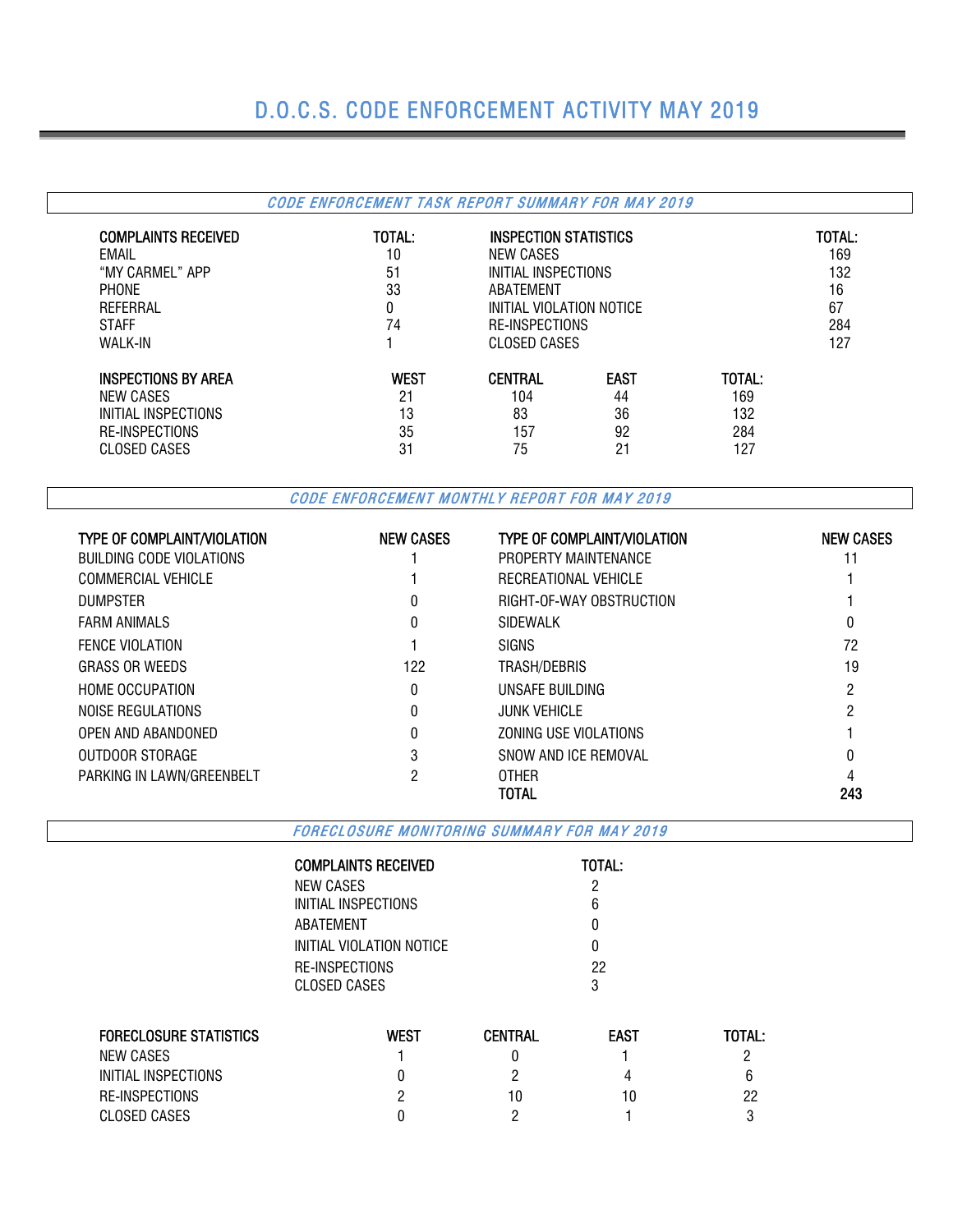### DEPARTMENT OF COMMUNITY SERVICES INCOME REPORT MAY 1-31, 2019



| <b>TRANSACTION TYPE:</b>                                                     | <b>TRANSACTIONS:</b> | <b>AMOUNT:</b>                 |
|------------------------------------------------------------------------------|----------------------|--------------------------------|
| BUILDING PERMITS: [Includes the fee for full Certificate of Occupancy (C/O)] | 107                  | \$<br>105,044.92               |
| <b>DEMOLITION PERMITS:</b>                                                   | 3                    | \$<br>540.00                   |
| <b>LATE FEES:</b>                                                            | 0                    | \$                             |
| RE-INSPECTION, ADDITIONAL INSPECTION, AND/OR TEMPORARY C/O:                  | 60                   | \$<br>11,217.00                |
| PLAN AMENDMENT: (Commercial / Institutional)                                 | 0                    | \$                             |
| PLAN AMENDMENT: (Residential)                                                | 1                    | \$<br>360.00                   |
| <b>SPECIAL EVENT PERMITS:</b>                                                | 3                    | \$<br>540.00                   |
| TEMPORARY USE PERMITS/EXTENSIONS:                                            | 1                    | \$<br>353.00                   |
| <b>APPEALS:</b>                                                              | 0                    | \$                             |
| <b>DUPLICATE PLACARDS:</b>                                                   | $\mathbf{1}$         | \$<br>38.25                    |
| <b>FENCE PERMITS:</b>                                                        | 34                   | \$<br>1,765.00                 |
| FENCE LIABILITY WAIVER: (Paid to Hamilton County)                            | 24                   | \$<br>672.00                   |
| <b>ABATEMENT:</b>                                                            | 0                    | \$                             |
| ADLS:                                                                        | 1                    | \$<br>1,099.00                 |
| <b>ADLS AMENDMENT:</b>                                                       | 0                    | \$                             |
| <b>COMMITMENT AMENDMENT:</b>                                                 | $\boldsymbol{0}$     | \$                             |
| <b>DEVELOPMENT PLAN:</b>                                                     | $\mathbf{1}$         | \$<br>1,788.76                 |
| DEVELOPMENT PLAN AMENDMENT:                                                  | $\bf{0}$             | \$                             |
| <b>HPR REVIEW:</b>                                                           | 0                    | \$                             |
| <b>ORDINANCE AMENDMENT:</b>                                                  | 0                    | \$                             |
| <b>PLAT VACATE:</b>                                                          | $\mathbf{0}$         | \$                             |
| <b>PRIMARY PLAT:</b>                                                         | 0                    | \$                             |
| PRIMARY PLAT AMENDMENT:                                                      | 0                    | \$                             |
| <b>PUD ORDINANCES:</b>                                                       | $\bf{0}$             | \$                             |
| <b>REZONE:</b>                                                               | $\pmb{0}$            | \$                             |
| <b>ADDITIONAL WAIVER:</b>                                                    | 0                    | \$                             |
| <b>SDR SITE PLAN REVIEW:</b>                                                 | 1                    | \$<br>175.00                   |
| <b>SECONDARY PLAT/REPLAT:</b>                                                | $\mathbf{1}$         | \$<br>7,274.00                 |
| <b>SUBDIVISION WAIVER:</b>                                                   | $\bf{0}$             | \$                             |
| MISC. ZONING WAIVER:                                                         | 0                    | \$                             |
| TAC ONLY:                                                                    | 0                    | \$                             |
| <b>DEVELOPMENT STANDARDS VARIANCE:</b>                                       | 1                    | \$<br>350.00                   |
| <b>HEARING OFFICER REVIEW:</b>                                               | 6                    | \$<br>1,660.00                 |
| SPECIAL EXCEPTION VARIANCE:                                                  | 0                    | \$<br>$\overline{\phantom{a}}$ |
| <b>SPECIAL USES:</b> (Includes Special Use Amendments)                       | 0                    | \$                             |
| <b>USE VARIANCE:</b>                                                         | $\pmb{0}$            | \$                             |
| <b>SIGN PERMITS:</b>                                                         | 20                   | \$<br>7,377.40                 |
| ZONING DETAILS/LETTER:                                                       | $\overline{I}$       | \$<br>723.00                   |
| PARK & RECREATION IMPACT FEE (PRIF):                                         | 22                   | \$<br>59,444.00                |
| TOTALS:                                                                      |                      |                                |
| <b>GENERAL FUND #101:</b>                                                    |                      | \$<br>140,977.33               |
| PRIF ACCOUNT # 106:                                                          |                      | \$<br>59,444.00                |
| <b>UTILITY FEES:</b> (Sewer/Water permits)                                   |                      | \$<br>86,845.00                |
| <b>TOTAL DEPOSIT:</b>                                                        |                      | \$<br>287,266.33               |
|                                                                              |                      |                                |
| Last Month's General Fund Deposit:                                           |                      | \$<br>361,705.62               |
| Last Month's Total Deposit:                                                  |                      | \$<br>685,400.62               |

NOTE: Receipts were deposited for 22 business days this month.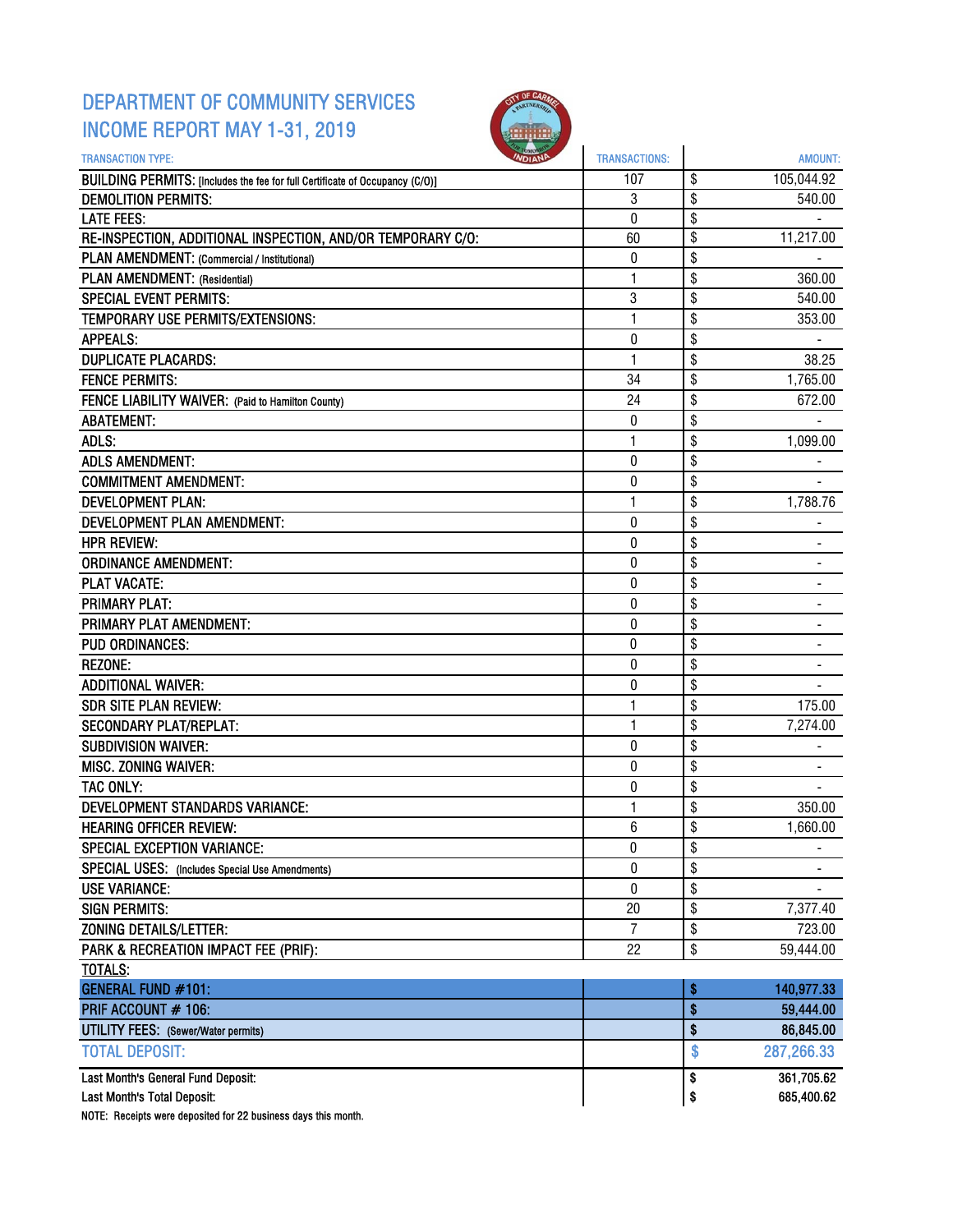| Issue    | <b>Status</b> | Permit    | Subdiv Name                                     | <b>Property Address</b>                                          | Permit Type Description                | Estimated               | Sq Ft             | <b>Contractor Name</b>                       | <b>Contractor Address</b>        | Cont.City           | Cont. | Cont.      | Cont.Phone     | Propety Owner (as listed           | Owner Adrs                    | Owner City                    | <b>Owner</b> | Owner |
|----------|---------------|-----------|-------------------------------------------------|------------------------------------------------------------------|----------------------------------------|-------------------------|-------------------|----------------------------------------------|----------------------------------|---------------------|-------|------------|----------------|------------------------------------|-------------------------------|-------------------------------|--------------|-------|
| Date     |               | <b>NO</b> |                                                 |                                                                  |                                        | Cost of<br>Construction |                   |                                              |                                  |                     | State | Zip        |                | per applicant)                     |                               |                               | State        | Zip   |
| 05/01/19 |               | 9030162   | <b>EDEN GLEN</b>                                | 11611 EDEN GLEN DR                                               | RESIDENTIAL ATTACHED GARAGE OR CARPORT | \$50,000                | 912               | JIM ROCHFORD BLDG CORP                       | 1611 EDEN GLEN DR                | CARMEL              |       | 46033      | 317) 514-0919  | MARTIKKE, AMY                      | 11611 EDEN GLEN DR            | CARMEL                        |              | 46033 |
|          |               | 9030169   |                                                 | 6172 E 122 ST                                                    | <b>RESIDENTIAL REMODEL</b>             | \$10,000                | 1,992             | *NEAL, SANJIV                                | 5726 N PLYMOUTH CT               | <b>MCCORDSVILLE</b> |       | 46055      | 317) 529-7905  | *NEAL, SANJIV                      | 5726 N PLYMOUTH CT            | <b>MCCORDSVILLE</b>           |              | 46055 |
|          |               | 19040085  | VILLAGE OF WESTCLAY                             | 1830 DERRY LANE                                                  | RESIDENTIAL ACCESSORY STRUCTURE        | \$19,153                | 216               | THE SMART PERGOLA                            | 12958 BRIGHTON AVE               | CARMEL              |       | 46032      |                | REED, RANDALL & CYNTHIA            | 1830 DERRY LANE               | CARMEL                        |              | 16032 |
|          |               | 19040135  | <b>CLAY CORNER</b>                              | 1558 JENSEN DR                                                   | RESIDENTIAL SINGLE FAMILY DWELLING     | \$200,000               | 3.851             | *LENNAR HOMES OF INDIANA, INC.               | 9025 N RIVER RD                  | <b>INDIANAPOLIS</b> |       | 46240      | (317) 659-3256 | CALATLANTIC HOMES                  | 9025 N RIVER RD               | <b>INDIANAPOLIS</b>           |              | 46240 |
|          |               | 19040136  | <b>CLAY CORNER</b>                              | 1567 JENSEN DR                                                   | RESIDENTIAL SINGLE FAMILY DWELLING     | \$200,000               | 2.961             | <b>I FNNAR HOMES OF INDIANA INC.</b>         | 9025 N RIVER RD                  | <b>INDIANAPOLIS</b> |       | 46240      | (317) 659-3256 | CALATLANTIC HOMES                  | 9025 N RIVER RD               | <b>INDIANAPOLIS</b>           |              | 46240 |
|          |               | 19040155  | <b>CHERRY CREEK ESTATES</b>                     | 14021 WILDCAT DR                                                 | <b>RESIDENTIAL REMODEL</b>             | \$30,000                | 1.262             | GREYSLATE BUILDING GROUP, LLO                | 100 YORKSHIRE BLVD E             | CUMBERLAND          |       | 46229      | (317) 434-4347 | IYER, SIVA                         | 14021 WILDCAT DR              | CARMEL                        |              | 46033 |
|          |               | 19040166  | WOODS AT SHELBORNE. THE                         | 3370 SHADE OAK CT                                                | RESIDENTIAL SINGLE FAMILY DWELLING     | \$627,000               | 6,315             | *PULTE HOMES OF INDIANA                      | 1590 N MERIDIAN ST #530          | CARMEL              |       | 46032      | (317) 575-2350 | PULTE HOMES                        | 11590 MERIDIAN ST N #530      | CARMEL                        |              | 46032 |
|          |               | 9040209   | <b>RIVERVIEW MEDICAL PARK</b>                   | 14585 HAZEL DELL PKWY                                            | <b>DEMOLITION</b>                      | \$0                     | $\Omega$          | *CASEY-BERTRAM CONSTRUCTION                  | 5780 E 25TH ST                   | <b>INDIANAPOLIS</b> |       | 46218      | (317) 546-3366 | EQ HAZEL DEVELOPMENT, LLC          | <b>1653 TRUEMAN BOULEVARD</b> | HILLIARD                      |              | 13026 |
|          |               | 19050002  | <b>FOSTER GROVE</b>                             | 13234 BRIARWOOD TRCE                                             | ELECTRICAL PERMIT/INSPECTION           | \$0                     | $\Omega$          | *GENESIS ELECTRICAL SERVICER                 | 21222 CUMBERLAND RD              | NOBLESVILLE         |       | 46062      | (317) 708-7000 | PIZZUTI. TOM                       | 13234 BRIARWOOD TRCE          | CARMEI                        |              | 46033 |
|          |               | 19050003  | DONNYBROOK WOODS                                | 1319 DONNYBROOK DR                                               | <b>FENCE PERMIT/INSPECTION</b>         | \$0                     | $\Omega$          | BULLSEYE FENCE DESIGN INC.                   | PO BOX 941                       | NOBLESVILLE         |       | 46061-0941 | (317) 774-0197 | <b>VOLZ, NATALIE &amp; MICHAEL</b> | 1319 DONNYBROOK DR            | CARMEL                        |              | 46032 |
|          |               | 19050005  |                                                 | 13093 COPPER RUN BLVE                                            | ELECTRICAL PERMIT/INSPECTION           | \$0                     | $\Omega$          | <b>WHITES ELECTRICAL</b>                     | 1235 W 146TH ST                  | CARMEL              |       | 46158      |                | *PULTE HOMES OF INDIANA            | 11590 N MERIDIAN ST #530      | CARMEL                        |              | 46032 |
|          |               | 19050006  |                                                 | 12966 CHENILLE DR                                                | ELECTRICAL PERMIT/INSPECTION           | \$0                     | $\Omega$          | <b>WHITES ELECTRICAL</b>                     | 1235 W 146TH ST                  | CARMEL              |       | 46158      |                | PULTE HOMES                        | 11590 N. MERIDIAN ST #530     | CARMEL                        |              | 46032 |
|          |               | 9050007   | THE GROVE AT THE LEGACY                         | 14254 SPURR LN                                                   | <b>FENCE PERMIT/INSPECTION</b>         | \$0                     |                   | STONEY CREEK FENCE COMPANY 4740 W 300 S      |                                  | ANDERSON            |       | 46011      |                | HOLLANDER, NATHANIEL & JENNIFER    | 14254 SPURR LANE              | CARMEL                        |              | 46033 |
| 05/02/19 |               | 9040021   | TOWNE OAK ESTATES AT CARMEL                     | 2322 STEFFEE DR                                                  | RESIDENTIAL SINGLE FAMILY DWELLING     | \$989,000               | 12.902            | *SLM HOMES                                   | P.O. BOX 4102                    | CARMEL              |       | 46082      | 317) 846-7709  | DORWART, ROBER                     | 2322 STEFEE DR                | CARMEL                        |              | 46032 |
|          |               | 9040181   | <b>GROVE, THE</b>                               | 2867 STONERIDGE CT                                               | PORCH AND DECK ADDITION                | \$35,000                | 317               | <b>BACKYARD LIVING</b>                       | 2345 WEST 141ST ST. STE BY       | CARMEL              |       | 46074      | 317) 826-1956  | BULS, ERIC & AMANDA                | 2867 STONERIDGE COURT         | CARMEI                        |              | 16032 |
|          |               | 19040214  | CARMEL VIEW                                     | 285 CARMEL VIEW DR                                               | <b>RESIDENTIAL REMODEL</b>             | \$30,000                | 320               | CHRISTIAN, RANDALI                           | 9101 WHISPERING PINES DR         | SALINE              |       | 48176      |                | CHRISTIAN, DARCY                   | 285 CARMEL VIEW DR            | CARMEL                        |              | 46032 |
|          |               | 19040225  | <b>LONG BRANCH ESTATES</b>                      | 3852 BRANCH CREEK CT                                             | RESIDENTIAL SWIMMING POOL              | \$0                     | $\Omega$          | *PERMA POOLS                                 | 5245 ELMWOOD AVE                 | <b>INDIANAPOLIS</b> |       | 46203      | (317) 782-9956 | PROKAI, STEPHEN K                  | 3852 BRANCH CREEK CT          | ZIONSVILLE                    |              | 46077 |
|          |               | 19040229  | <b>HERITAGE AT SPRING MILL</b>                  | 464 HERITAGE TERRACE LANE                                        | RESIDENTIAL SINGLE FAMILY DWELLING     | \$572,000               | 6.056             | *PULTE HOMES OF INDIANA                      | 1590 N MERIDIAN ST #530          | CARMEL              |       | 46032      | (317) 575-2350 | *PULTE HOMES OF INDIANA            | 11590 N MERIDIAN ST #530      | CARMEL                        |              | 46032 |
|          |               | 19050011  | <b>GUILFORD PARK</b>                            | 11454 MCKENZIE PKWY                                              | FENCE PERMIT/INSPECTION                | \$0                     | $\Omega$          | AMERIFENCE                                   | 4340 HULL STREET                 | <b>INDIANAPOLIS</b> |       | 46226      |                | PSCHEID, RYAN & KELSEY             | 11454 MCKENZIE PKWY           | CARMEL                        |              | 46032 |
|          |               | 9050013   | <b>JOHNSON ACRES</b>                            | 667 JOHNSON DR                                                   | ELECTRICAL PERMIT/INSPECTION           | \$0                     | $\Omega$          | BREEDLOVE, RICK                              | 911 COREY LN                     | PLAINFIELD          |       | 46168      | (317) 966-8021 | VAIRO, JOHN                        | 667 JOHNSON DR                | CARMEL                        |              | 16033 |
|          |               | 9050016   | <b>JORDAN WOODS</b>                             | 10640 JORDAN RD                                                  | ELECTRICAL PERMIT/INSPECTION           | \$0                     | $\Omega$          | AARONS ELECTRICAL                            | 6648 E 171ST ST                  | NOBLESVILLE         |       | 46062      | (317) 441-2957 | HOLLIES, BRIAN & MARGARET          | 10640 JORDAN RD               | CARMEL                        |              | 16032 |
|          |               | 905001    | DAVID WILKINSON'S ADDITION                      | 321 N RANGE LINE RD                                              | ELECTRICAL PERMIT/INSPECTION           | \$0                     | $\Omega$          | <b>CDM ELECTRIC</b>                          | 13763 LAREDO DF                  | CARMEL              |       | 46163      | (317) 796-5816 | STOCK. TYLER                       | 321 N RANGELINE RD            | CARMEL                        |              | 46032 |
| 05/03/19 |               | 19040024  | LAKES AT HAZEL DELL. THE                        | 5748 FAIRBOURNE CT                                               | RESIDENTIAL PORCH ADDITION             | \$54,345                | 221               | *PATIO ENCLOSURES                            | 10080 E 121ST ST #139            | <b>FISHERS</b>      |       | 46037      | (317) 579-2255 | CHAUDHARY, RAVI                    | 5748 FAIRBOURNE CT            | CARMEL                        |              | 46033 |
|          |               | 19040057  | JACKSON'S GRANT ON WILLIAMS CR 1240 WESTVALE DR |                                                                  | RESIDENTIAL SINGLE FAMILY DWELLING     | \$1,800,000             | 9.852             | *HOSS BUILDING GROUP                         | 1825 BROADWAY ST                 | <b>INDIANAPOLIS</b> |       | 46236      | (317) 823-9788 | GUTTIKONDA.DEEPAK & SANGEETA       | 10725 CHASE CT                | <b>FISHERS</b>                |              | 46037 |
|          |               | 19040157  |                                                 | 12197 N MERIDIAN STREET                                          | COMMERCIAL REMODEL                     | \$2,436,900             | 64,100            | FORTNEY & WEYGANDT, INC                      | 31269 BRADLEY RD                 | NORTH OLMSTED       |       | 44070      | (440) 716-4000 | SCHAHET HOTELS                     | 9333 N MERIDIAN ST            | INDIANAPOLIS                  |              | 46032 |
|          |               | 9050026   |                                                 | NORTH OF ELM ST BETWEEN SUNKING AND ELECTRICAL PERMIT/INSPECTION |                                        | -90                     | $\Omega$          | RIETH RILEY CONSTRUCTION                     | 3743 COMMERCIAL DR               | <b>INDIANAPOLIS</b> |       | 46222      | 317) 297-0056  | CITY OF CARMEI                     | ONE CIVIC SQUARE              | CARMEL                        |              | 46032 |
|          |               | 19050027  |                                                 | SOUTHEAST CORN OF MONON BLVD AND E                               | ELECTRICAL PERMIT/INSPECTION           | \$0                     | $\Omega$          | CITY OF CARMEI                               | 1 CIVIC SQUARI                   | CARMEL              |       | 46032      |                | CITY OF CARMEI                     | ONE CIVIC SQUARE              | CARMEI                        |              | 46032 |
|          |               | 19050030  | <b>SPRINGMILL PONDS</b>                         | 14090 DOUBLETREE LN                                              | ELECTRICAL PERMIT/INSPECTION           | \$0                     | $\Omega$          | <b>MISTER SPARKY</b>                         | 5561 W. 74TH ST                  | <b>INDIANAPOLIS</b> |       | 46268      | (317) 874-8748 | <b>JENNIFER WOODS</b>              | 14090 DOUBLETREE LANE         | CARMEL                        |              | 46032 |
| 05/06/19 |               | 18100083  |                                                 | 301 AMERICAN WAY N                                               | COMMERCIAL NEW STRUCTURE               | \$45,000                | 5.280             | SIGNATURE CONSTRUCTION, LLC                  | 385 CITY CENTER DR #100          | CARMEL              |       | 46032      | (317) 817-0360 | VILLAGE CAPITAL CORPORATION        | 301 AMERICAN WAY N            | CARMEL                        |              | 46032 |
|          |               | 19040153  | PROVIDENCE AT OLD MERIDIAN                      | 300 PROVIDENCE BLVD - PERGOLA                                    | COMMERCIAL ACCESSORY STRUCTURE         | \$33,700                | 170               | HOLT CONSTRUCTION GROUP                      | 8846 E 33RD ST                   | <b>INDIANAPOLIS</b> |       | 46226      | (317) 898-9002 | PROVIDENCE AT OLD MERIDIAN         | 300 PROVIDENCE BLVD           | CARMEL                        |              | 46032 |
|          |               | 19040220  | <b>HERITAGE AT SPRING MILL</b>                  | 11198 VALESIDE CRESCENT                                          | RESIDENTIAL SINGLE FAMILY DWELLING     | \$589,000               | 6.357             | *PULTE HOMES OF INDIANA                      | 1590 N MERIDIAN ST #530          | CARMEL              |       | 46032      | (317) 575-2350 | *PULTE HOMES OF INDIANA            | 11590 N MERIDIAN ST #530      | CARMEL                        |              | 46032 |
|          |               | 19040233  |                                                 | 715 E CARMEL DR                                                  | TEMPORARY USE SPECIAL EVENT            | \$0                     | $\Omega$          | AMANDAS EXCHANGE                             | 715 E CARMEL DR                  | CARMEL              |       | 46032      | 317) 410-4127  | NEWMAN, AMANDA                     | 715 E CARMEL DR               | CARMEL                        |              | 16032 |
|          |               | 9050035   | <b>TAYLOR TRACE</b>                             | 14529 TAYLOR TRACE DR                                            | FENCE PERMIT/INSPECTION                | \$0                     | $\Omega$          | AMERIFENCE                                   | 4340 HULL STREET                 | <b>INDIANAPOLIS</b> |       | 46226      |                | COLVIN. TIMOTHY J & MONICA R       | 14529 TAYLOR TRACE DR         | CARMEI                        |              | 16033 |
|          |               | 19050038  | <b>COOL CREEK NORTH</b>                         | 1302 SPRUCE DR                                                   | FENCE PERMIT/INSPECTION                | \$0                     | $\Omega$          | SELF OWNED BUSINESS                          | WORK DONE IN CLIENTS HOME CARMEL |                     |       |            |                | SWAYZE, HILLARD                    | 1302 SPRUCE DR                | CARMEL                        |              | 46033 |
|          |               | 19050039  | <b>COOL CREEK NORTH</b>                         | 398 IRONWOOD DR                                                  | ELECTRICAL PERMIT/INSPECTION           | \$0                     | $\overline{0}$    | ERMCO                                        | 1625 W THOMPSON RD               | <b>INDIANAPOLIS</b> |       | 46217      | (317) 780-2923 | WARES, KAYLA                       | 398 IRONWOOD DRIVE            | CARMEL                        |              | 46033 |
|          |               | 19050040  | <b>CLARIDGE FARM</b>                            | 1201 HELFORD LN                                                  | FENCE PERMIT/INSPECTION                | \$0                     | $\Omega$          | NORTH INDY FENCE DECK & RAIL                 | 10330 PLEASANT ST, STE 400       | <b>NOBLESVILLE</b>  |       | 46060      |                | WEBB, TRAVIS                       | 1201 HELFORD LN               | CARMEL                        |              | 46032 |
|          |               | 905004    | <b>SUTTON PLACE</b>                             | 2539 SUTTON AVE                                                  | ELECTRICAL PERMIT/INSPECTION           | \$0                     | $\Omega$          | MISTER QUIK ELECTRIC                         | 4625 W 86TH ST                   | <b>INDIANAPOLIS</b> |       | 46268      | 317) 466-8463  | SKOKLIT TOM                        | 2539 SUTTON AVE               | CARMEL                        |              | 46032 |
| 05/07/19 |               | 9030140   | <b>DELAWARE TRACE</b>                           | 13297 MOHICAN CT                                                 | RESIDENTIAL SWIMMING POOL              | \$65,000                | 2.306             | *PERMA POOLS                                 | 5245 ELMWOOD AVE                 | <b>INDIANAPOLIS</b> |       | 46203      | (317) 782-9956 | NIELSEN, BART & MAUREEN            | 13297 MOHICAN COURT           | CARMEI                        |              | 16033 |
|          |               | 1905004   | <b>BAYHILL AT WATERSTONE</b>                    | 12360 PEBBLEPOINTE PASS                                          | FENCE PERMIT/INSPECTION                | \$0                     | $\Omega$          | SELF OWNED BUSINESS                          | WORK DONE IN CLIENTS HOM         | E CARMEL            |       |            |                | RITZ, ALVIN & PATRICIA             | 12360 PEBBLEPOINTE PASS       | CARMEI                        |              | 46033 |
|          |               | 19050048  | WESTMONT                                        | 13980 PINTO DR                                                   | ELECTRICAL PERMIT/INSPECTION           | \$0                     | $\Omega$          | <b>GENESIS ELECTRICAL SERVICE</b>            | 21222 CUMBERLAND ROAD            | NOBLESVILLE         |       | 46062      |                | PIRONE, MICHAEL & JACQUELINE       | 13980 PINTO DR                | CARMEL                        |              | 46032 |
| 05/08/19 |               | 19040170  |                                                 | 14570 RIVER RD #160                                              | <b>COMMERCIAL TENANT FINISH</b>        | \$58,450                | 1.469             | C & L MANAGEMENT. INC                        | 3825 S EAST ST                   | <b>INDIANAPOLIS</b> |       | 46227      | (317) 783-0894 | C & L MANAGEMENT                   | 3825 SOUTH EAST ST            | <b>INDIANAPOLIS</b>           |              | 46277 |
|          |               | 19040191  | RIDGE AT THE LEGACY, THE                        | 6777 PULASKI CT                                                  | RESIDENTIAL SINGLE FAMILY DWELLING     | \$200,000               | 6,202             | *LENNAR HOMES OF INDIANA, INC.               | 9025 N RIVER RD                  | <b>INDIANAPOLIS</b> |       | 46240      | (317) 659-3256 | *LENNAR HOMES                      | 9025 N RIVER ROAD             | <b>INDIANAPOLIS</b>           |              | 46240 |
|          |               | 19040192  | RIDGE AT THE LEGACY. THE                        | 14295 NEW GARDEN LN                                              | RESIDENTIAL SINGLE FAMILY DWELLING     | \$200,000               | 5.848             | LENNAR HOMES OF INDIANA, INC.                | 9025 N RIVER RD                  | <b>INDIANAPOLIS</b> |       | 46240      | (317) 659-3256 | *LENNAR HOMES                      | 9025 N RIVER ROAD             | <b>INDIANAPOLIS</b>           |              | 46240 |
|          |               | 9040193   | RIDGE AT THE LEGACY. THE                        | 6707 PULASKI LN                                                  | RESIDENTIAL SINGLE FAMILY DWELLING     | \$200,000               | 6.305             | *LENNAR HOMES OF INDIANA, INC                | 9025 N RIVER RD                  | <b>INDIANAPOLIS</b> |       | 46240      | (317) 659-3256 | *I ENNAR HOMES                     | <b>9025 N RIVER ROAD</b>      | <b>INDIANAPOLIS</b>           |              | 46240 |
|          |               | 19040221  | RIDGE AT THE LEGACY, THE                        | 14323 NEW GARDEN LN                                              | RESIDENTIAL SINGLE FAMILY DWELLING     | \$200,000<br>\$በ        | 6,270<br>$\Omega$ | LENNAR HOMES OF INDIANA, INC                 | 9025 N RIVER RD                  | <b>INDIANAPOLIS</b> |       | 46240      | (317) 659-3256 | *LENNAR HOMES OF INDIANA, INC.     | 9025 N RIVER RD               | <b>INDIANAPOLIS</b><br>CARMEL |              | 46240 |
|          |               | 19040223  | <b>CLAYBRIDGE AT SPRINGMILI</b>                 | 756 SUFFOLK LN                                                   | ELECTRICAL PERMIT/INSPECTION           |                         |                   | DOWDY ELECTRIC                               | 4302 S POST RD                   | <b>INDIANAPOLIS</b> |       | 46239      | (317) 255-1130 | CORYDON, PAY                       | 756 SUFFOLK LANE              |                               |              | 46032 |
|          |               | 19040243  |                                                 | 11711 N MERIDIAN ST #500 & #600                                  | <b>COMMERCIAL TENANT FINISH</b>        | \$328,650<br>\$0        | 16.947            | CAPITOL CONSTRUCTION                         | 11051 VILLAGE SQUARE LANE        | <b>FISHERS</b>      |       | 46038      | (317) 896-9073 | OXFORD FINANCIAL ADVISORS          | 11711 N MERIDIAN ST STE #600  | CARMEL                        |              | 46032 |
|          |               | 9050058   | C W WIEDLER'S                                   | 410 2ND AVE NE                                                   | FENCE PERMIT/INSPECTION                |                         |                   | *HITTLE CONSTRUCTION                         | 17466 WASHINGTON ST              | WESTFIELD           |       | 46074      |                | RICHARDS. THOMAS D & CAROLYN A     | 4835 MORGAN CREEK CT          | CARMEL                        |              | 46033 |
|          |               |           |                                                 | <b>Total Permits: 166</b>                                        |                                        |                         |                   | <b>Total Estimated Cost of Construction:</b> | \$19,070,578.00                  |                     |       |            | Total Sq.Ft.:  | 316.417                            |                               |                               |              |       |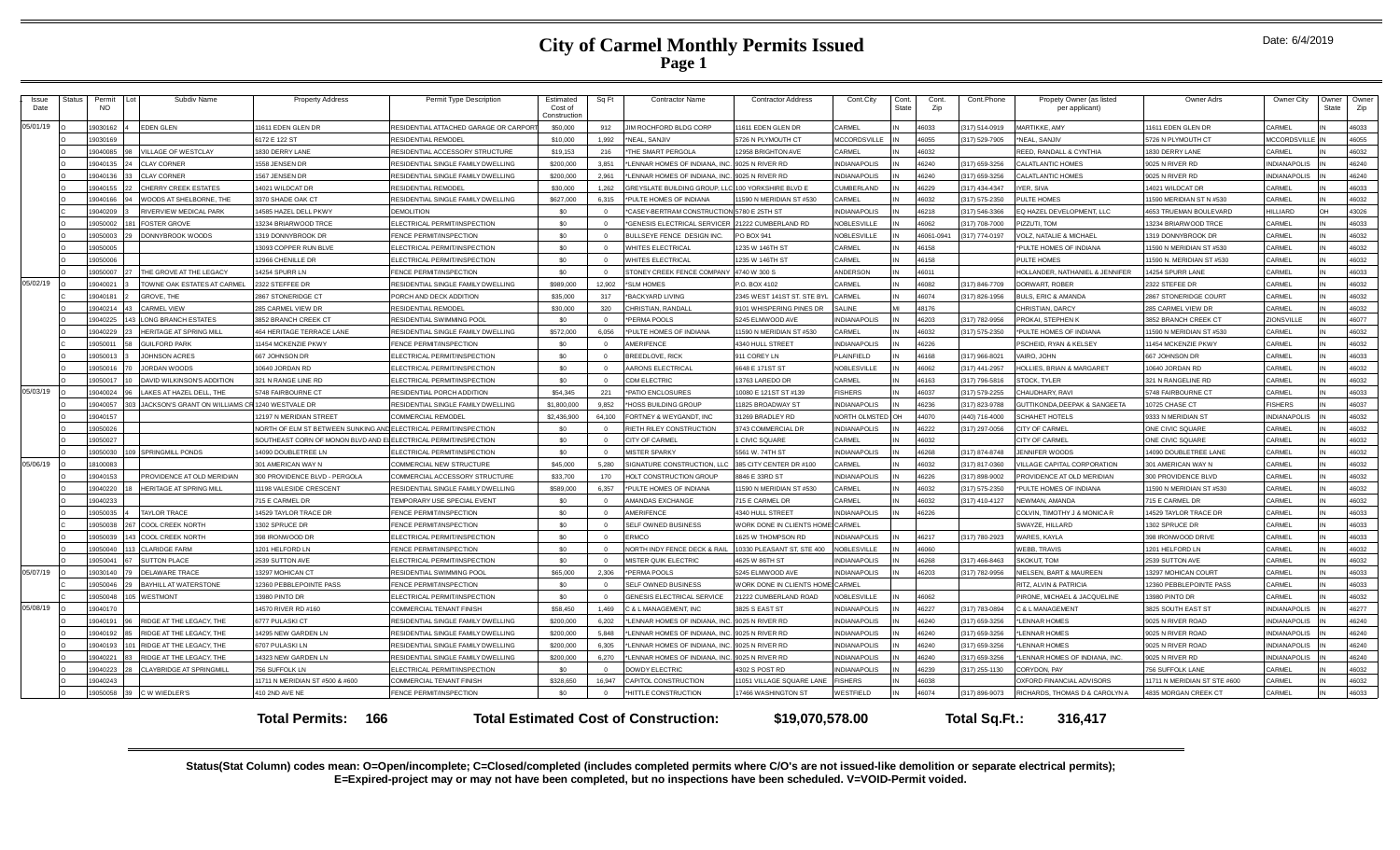| Issue<br>Date | <b>Status</b> | Permit<br><b>NO</b> | Subdiv Name                   | <b>Property Address</b>          | Permit Type Description               | Estimated<br>Cost of<br>Constructio | Sq Ft          | <b>Contractor Name</b>                                 | <b>Contractor Address</b>         | Cont.City           | Cont.<br>State | Cont<br>Zip | Cont.Phone         | Propety Owner (as listed<br>per applicant)       | Owner Adrs                      | Owner City                     | Owner<br>State | Owner<br>Zip |
|---------------|---------------|---------------------|-------------------------------|----------------------------------|---------------------------------------|-------------------------------------|----------------|--------------------------------------------------------|-----------------------------------|---------------------|----------------|-------------|--------------------|--------------------------------------------------|---------------------------------|--------------------------------|----------------|--------------|
| 05/08/19.     |               | 9050061             | RIDGE AT THE LEGACY. THE      | 4325 ARNETT DR                   | FENCE PERMIT/INSPECTION               | \$0                                 | $\overline{0}$ | BULLSEYE FENCE DESIGN INC.                             | PO BOX 941                        | <b>NOBLESVILLE</b>  |                | 46061-0941  | (317) 774-0197     | OMEDICO, BRIAN & KIM NGUYEN                      | 4325 ARNETT DR                  | CARMEL                         |                | 46033        |
| 05/09/19      |               | 19040222            | RIDGE AT THE LEGACY. THE      | 4309 NEW GARDEN LN               | RESIDENTIAL SINGLE FAMILY DWELLING    | \$200,000                           | 6,347          | LENNAR HOMES OF INDIANA, INC.                          | 9025 N RIVER RD                   | <b>INDIANAPOLIS</b> |                | 46240       | (317) 659-3256     | LENNAR HOMES OF INDIANA, INC.                    | 9025 N RIVER RD                 | INDIANAPOLIS                   |                | 46240        |
|               |               | 19040232            |                               | 626 S RANGE LINE RD              | <b>EMPORARY USE SPECIAL EVENT</b>     | \$0                                 | $\Omega$       | SCHOOL OF ROCK                                         | 626 S. RANGE LINE RD.             | CARMEL              |                | 46032       | (317) 538-5097     | LAWHEAD, JESS                                    | 322 S RANGE LINE RD             | CARMEL                         |                | 46032        |
|               |               | 9050068             | <b>KEYSTONE WOODS</b>         | 0829 W LAKESHORE DR              | FENCE PERMIT/INSPECTION               | \$0                                 | $\mathbf{0}$   | <b>MERIFENCE</b>                                       | 4340 HULL STREET                  | <b>INDIANAPOLIS</b> |                | 46226       |                    | STRANGE, JUSTIN & KAREN                          | 0829 LAKESHORE DR W             | <b>ARMEL</b>                   |                | 46033        |
|               |               | 19050069            | <b>NFWARK</b>                 | 039 OSWEGO RD                    | FENCE PERMIT/INSPECTION               | \$0                                 | $\sqrt{ }$     | BULLSEYE FENCE DESIGN INC.                             | <b>PO BOX 941</b>                 | <b>NOBLESVILLE</b>  |                | 46061-094   | (317) 774-0197     | RADER, MICHAEL & CHERYL                          | 039 OSWEGO RD                   | <b>ARMEI</b>                   |                | 46032        |
|               |               | 19050085            |                               | 580 W 96TH ST                    | ELECTRICAL PERMIT/INSPECTION          | \$0                                 | $\overline{0}$ | <b>CAMERON ELECTRIC</b>                                | 4771 N. FRANKLIN RD.              | <b>INDIANAPOLIS</b> |                | 46226       | (317) 547-5474     | <b>AMERON ELECTRIC</b>                           | 1771 N. FRANKLIN RD             | <b>INDIANAPOLIS</b>            |                | 46226        |
|               |               | 19050086            |                               | 102 W 96TH ST                    | ELECTRICAL PERMIT/INSPECTION          | \$0                                 | $\circ$        | <b>CAMERON ELECTRIC</b>                                | 4771 N. FRANKLIN RD               | <b>INDIANAPOLIS</b> |                | 46226       | (317) 547-5474     | AMERON ELECTRIC                                  | 1771 N. FRANKLIN RD             | <b>INDIANAPOLIS</b>            |                | 46226        |
|               |               | 19050087            |                               | 0457 DITCH RD                    | ELECTRICAL PERMIT/INSPECTION          | \$0                                 | $\Omega$       | <b>CAMERON ELECTRIC</b>                                | 4771 N. FRANKLIN RD               | <b>INDIANAPOLIS</b> |                | 46226       | (317) 547-5474     | <b>CAMERON ELECTRIC</b>                          | 4771 N. FRANKLIN RD             | <b>INDIANAPOLIS</b>            |                | 46226        |
|               |               | 9050088             | <b>BROOKSHIRF NORTH</b>       | 2859 WEMBLY RD                   | <b>FENCE PERMIT/INSPECTION</b>        | \$0                                 | $\Omega$       | AMERIFENCE                                             | 4340 HULL STREET                  | <b>INDIANAPOLIS</b> |                | 46226       |                    | MOORE, CHARLES & DANA                            | 2859 WEMBLY RD                  | ARMEL                          |                | 46033        |
| 05/10/19      |               | 19040151            | <b>SPRING MILL PLACE</b>      | 1076 SPRING MILL LN              | RESIDENTIAL ACCESSORY STRUCTURE       | \$70,000                            | 475            | DEETER, CORY                                           | 11076 SPRING MILL LN              | CARMEL              |                | 46032       | (317) 289-3676     | DEFTER, CORY                                     | 11076 SPRING MILL LN            | CARMEL                         |                | 46032        |
|               |               | 19040216            |                               | 2802 HAMILTON CROSSING BLVD      | COMMERCIAL TENANT FINISH              | \$75,000                            | 568            | CAMPBELL CONTRACTING                                   | 21415 OAKVIEW DR                  | NOBLESVILLE         |                | 46062       | $(317) 508 - 6244$ | CUSHMAN WAKEFIELD                                | <b>9100 KEYSTONE CROSSING</b>   | NDIANAPOLIS                    |                | 46240        |
|               |               | 19040238            | THE PRESERVE AT BEAR CREEK    | 4440 VOYAGEUR WAY                | RESIDENTIAL SINGLE FAMILY DWELLING    | \$433,000                           | 5.518          | PULTE HOMES OF INDIANA                                 | 11590 N MERIDIAN ST #530          | CARMEL              |                | 46032       | (317) 575-2350     | PULTE HOMES                                      | 1590 MERIDIAN ST N #530         | CARMEL                         |                | 46032        |
|               |               | 9050014             | VILLAGE OF WESTCLAY           | 691 BLYTHE ST                    | RESIDENTIAL SINGLE FAMILY DWELLING    | \$758,000                           | 8.197          | PULTE HOMES OF INDIANA                                 | 11590 N MERIDIAN ST #530          | CARMEL              |                | 46032       | (317) 575-2350     | PULTE HOMES                                      | 1590 N. MERIDIAN ST #530        | <b>ARMEL</b>                   |                | 46032        |
|               |               | 9050095             |                               | 792 DERRY LN                     | <b>FENCE PERMIT/INSPECTION</b>        | \$0                                 | $\Omega$       | GLIDDEN FENCE CO, INC                                  | PO BOX 481                        | WESTFIELD           |                | 46074       | (317) 867-5140     | BENISH, JASON & MEGAN                            | 792 DERRY LANE                  | <b>ARMEL</b>                   |                | 46032        |
| 05/13/19      |               | 9050018             | THE MEADOWS AT THE LEGACY     | 7061 ALICE PAUL LN               | RESIDENTIAL REMODEL                   | \$41,812                            | 829            | <b>CMH BUILDERS INC</b>                                | 8847 COMMERCE PARK PLAC           | <b>INDIANAPOLIS</b> |                | 46268       | (317) 714-6536     | COHER, TYLER & HEIDI                             | <b>7061 ALICE PAUL LANE</b>     | CARMEL                         |                | 46033        |
|               |               | 9050091             |                               | 673 LODGETREE COVE               | COMMERCIAL REMODEL                    | \$12,790                            | 1,535          | CRG RESIDENTIAL, LLC                                   | 805 CITY CENTER DR #160           | CARMEL              |                | 46032       | (317) 575-9400     | <b>VINDSOR RETREAT</b>                           | 26 CORPORATE PLAZA DR #270      | <b>NEWPORT</b><br><b>BEACH</b> | CA             | 46032        |
|               |               | 19050092            |                               | 1679 OLD MISSION COVE            | COMMERCIAL REMODEL                    | \$10,557                            | 1,329          | CRG RESIDENTIAL, LLC                                   | 805 CITY CENTER DR #160           | CARMEL              |                | 46032       | (317) 575-9400     | <b>WINDSOR RETREAT</b>                           | 26 CORPORATE PLAZA DR #270      | <b>NEWPORT</b><br><b>BEACH</b> | CA             | 46032        |
|               |               | 19050093            |                               | 9695 CASTLE WOODS COVE           | <b>COMMERCIAL REMODEL</b>             | \$8,846                             | 1,010          | CRG RESIDENTIAL, LLC                                   | 805 CITY CENTER DR #160           | CARMEL              |                | 46032       | (317) 575-9400     | <b>NINDSOR RETREAT</b>                           | 26 CORPORATE PLAZA DR #270      | <b>NEWPORT</b><br><b>BEACH</b> | ΓA.            | 46032        |
|               |               | 19050094            |                               | 1636 WIND CASTLE TRAIL           | <b>COMMERCIAL REMODEL</b>             | \$8,846                             | 1.010          | CRG RESIDENTIAL, LLC                                   | 805 CITY CENTER DR #160           | CARMEL              |                | 46032       | (317) 575-9400     | <b>WINDSOR RETREAT</b>                           | 26 CORPORATE PLAZA DR #270      | <b>NEWPORT</b><br><b>BEACH</b> | СA             | 46032        |
|               |               | 19050098            | <b>WESTPARK AT SPRINGMILL</b> | 12824 CLIFFORD CIR               | ELECTRICAL PERMIT/INSPECTION          | \$0                                 | $\Omega$       | <b>MISTER SPARKY</b>                                   | 5561 W. 74TH ST                   | <b>INDIANAPOLIS</b> |                | 46268       | (317) 874-8748     | SMITH, JEFFREY                                   | 12824 CLIFFORD CIRCLE           | CARMEL                         |                | 46032        |
|               |               | 19050099            | ROLLING MEADOWS               | 211 JOHN ST                      | FENCE PERMIT/INSPECTION               | \$0                                 | $\Omega$       | AMERIFENCE                                             | 4340 HULL STREET                  | <b>INDIANAPOLIS</b> |                | 46226       |                    | JOHNSON, LEE                                     | 11 JOHN STREET                  | CARMEL                         |                | 46032        |
|               |               | 9050100             | NORTHWOOD HILLS               | 2022 PEBBLE BROOK LN             | FENCE PERMIT/INSPECTION               | \$0                                 | $\Omega$       | <b>BULLSEYE FENCE DESIGN INC.</b>                      | PO BOX 941                        | NOBLESVILLE         |                | 46061-0941  | (317) 774-0197     | <b>THORNE, TODD &amp; DIANE</b>                  | 12022 PEBBLE BROOK LN           | CARMEL                         |                | 46033        |
|               |               | 9050102             | <b>BRIGHTON WOODS</b>         | 2039 DUBARRY DR                  | ELECTRICAL PERMIT/INSPECTION          | \$0                                 | $\Omega$       | CDM ELECTRIC                                           | 13763 LAREDO DR                   | CARMEL              |                | 46163       | (317) 796-5816     | ALENTINE. JOHN                                   | 2039 DUBARRY DR                 | CARMEL                         |                | 46033        |
|               |               | 9050105             | STONE HAVEN AT HAVERSTICK     | 5818 STONE PINE TRL              | <b>FENCE PERMIT/INSPECTION</b>        | \$0                                 | $\Omega$       | <b>GLIDDEN FENCE CO. INC</b>                           | <b>PO BOX 481</b>                 | WESTFIELD           |                | 46074       | (317) 867-5140     | <b>WEIGEL, BRENT &amp; CHANTEL</b>               | <b>5818 STONE PINE TRAI</b>     | CARMEL                         |                | 46033        |
| 05/14/19      |               | 8100044             | WOODLANDS, THE                | 0808 BRAEWICK DR                 | RESIDENTIAL DETACHED GARAGE OR CARPOR | \$25,000                            | 720            | MAINTENANCE RESOURCE SERVIC 10614 LEE ST               |                                   | <b>FORTVILLE</b>    |                | 46040       | (317) 828-8132     | PANKIW, DANIEI                                   | 0808 BRAEWICK DF                | CARMEL                         |                | 46033        |
|               |               | 19050108            | DELAWARE TRACE                | 5253 COMANCHE TRI                | FENCE PERMIT/INSPECTION               | \$0                                 | $\Omega$       | BULLSEYE FENCE DESIGN INC.                             | PO BOX 941                        | <b>NOBLESVILLE</b>  |                | 46061-094   | (317) 774-0197     | <b><i>NASHINGTON, CHRISTOPHER &amp; TARA</i></b> | 5253 COMANCHE TRAIL             | CARMEI                         |                | 46033        |
|               |               | 9050111             | <b>BROOKSHIRE VILLAGE</b>     | 2361 CAMBERLEY LN                | FENCE PERMIT/INSPECTION               | \$0                                 | $\Omega$       | AMERIFENCE                                             | 4340 HULL STREET                  | <b>INDIANAPOLIS</b> |                | 46226       |                    | SCHWARZIN, HELMUT & LISA                         | 2361 CAMBERLEY LN               | CARMEL                         |                | 46033        |
| 05/15/19      |               | 19040152            | <b>KINGS MILL</b>             | 0648 KINGS MILL DR               | RESIDENTIAL ACCESSORY STRUCTURE       | \$36,350                            | 289            | KENNETH WATSON DESIGN                                  | 908 N MAIN ST                     | LAPEL               |                | 46051       | (317) 542-3130     | FLEMING, BRIAN & JILLIAN                         | 0648 KINGS MILL DR              | <b>ARMEL</b>                   |                | 46032        |
|               |               | 9050075             | <b>WOOD CREEK</b>             | 243 WOODCREEK CT                 | <b>DEMOLITION</b>                     | \$0                                 | $^{\circ}$     | <b>VHARFF EXCAVATING</b>                               | 645 N GREEN ST                    | <b>BROWNSBURG</b>   |                | 46112       | (317) 892-0074     | VANDERMARK, CALIE                                | 5243 WOODCREEK CT               | <b>ARMEL</b>                   |                | 46033        |
|               |               | 9050116             | TRAILS AT AVIAN GLEN. THE     | 5774 GYRFALCON PL                | <b>FENCE PERMIT/INSPECTION</b>        | \$0                                 | $\Omega$       | AWARDS FENCE                                           | 20951 RIVERWOOD AVE               | NOBLESVILLE         |                | 46062       |                    | <b>UANG, MONROE &amp; ARLENE</b>                 | 774 GYRFALCON PLAC              | ARMF:                          |                | 46033        |
|               |               | 1905011             | <b>KINGSWOOD</b>              | 5014 WESTWOOD DR                 | FENCE PERMIT/INSPECTION               | \$0                                 | $\Omega$       | SELF OWNED BUSINESS                                    | WORK DONE IN CLIENTS HOME! CARMEL |                     |                |             |                    | <b>RAMER, PAUL &amp; SVITLANA</b>                | 5014 WESTWOOD DE                | CARMEL                         |                | 46033        |
|               |               | 19050118            | THE GROVE AT THE LEGACY       | 7234 BROADACRE CT                | FENCE PERMIT/INSPECTION               | \$0                                 | $\Omega$       | <b>AWARDS FENCE</b>                                    | 20951 RIVERWOOD AVE               | <b>NOBLESVILLE</b>  |                | 46062       |                    | STUART, BRAXTON & SARAH                          | 7234 BROADACRE CT               | CARMEL                         |                | 46033        |
|               |               | 19050121            | <b>COOL CREEK NORTH</b>       | 570 SMOKEY ROW CT                | FENCE PERMIT/INSPECTION               | \$0                                 | $\Omega$       | SELF OWNED BUSINESS                                    | WORK DONE IN CLIENTS HOME CARMEL  |                     |                |             |                    | PHILLIPS, SHLEY & JESSE KOUSEN                   | 70 SMOKEY ROW CT                | CARMEL                         |                | 46033        |
| 05/16/19      |               | 9050001             | <b>OVERBROOK FARMS</b>        | 4279 OVERBROOK DR                | RESIDENTIAL SWIMMING POOL             | \$65,000                            | 884            | PERMA POOLS                                            | 5245 ELMWOOD AVE                  | <b>INDIANAPOLIS</b> |                | 46203       | (317) 782-9956     | ADESARA, RASHMIN & BHAVINI                       | 14279 OVERBROOK DR              | CARMEL                         |                | 46074        |
|               |               | 19050036            | <b>VILLAGE OF WESTCLAY</b>    | 3001 FEATHERBELL BLVD            | RESIDENTIAL REMODEL                   | \$25,000                            | 1.150          | <b>USAMA ISMAIL</b>                                    | 13001 FEATHERBELL BLVD            | CARMEL              |                | 46032       |                    | <b>USAMA ISMAIL</b>                              | 13001 FEATHERBELL BLVD          | <b>ARMEL</b>                   |                | 46032        |
|               |               | 19050059            | WOODSIDE AT WEST CLAY         | 3715 SOUNDVIEW PLACE             | RESIDENTIAL SINGLE FAMILY DWELLING    | \$450,000                           | 5.382          | DAVID WEEKLEY HOMES                                    | 9310 NORTH MERIDIAN STREE         | INDIANAPOLIS        |                | 46260       | (317) 669-8604     | *DAVID WEEKLEY HOMES                             | 3310 NORTH MERIDIAN STREET, STE | <b>INDIANAPOLIS</b>            |                | 46260        |
|               |               | 19050063            |                               | 0325 N MICHIGAN RD               | <b>TEMPORARY USE SALES OFFICE</b>     | \$0                                 | $\Omega$       | <b>FRAUSTO, DANIEL</b>                                 | 2183 GREENCROFT ST                | CARMEL              |                | 46032       | (317) 209-5457     | CHUY'S OPCO, INC.                                | 1623 TOOMEY RD                  | AUSTIN                         | <b>TX</b>      | 78704        |
|               |               | 19050101            | <b>WILLIAMS MILL</b>          | 17 MCLAREN LN                    | <b>RESIDENTIAL REMODEI</b>            | \$170,000                           | 1.910          | MONSEY, GREG                                           | 955 DOE RUN DR                    | CARMEL              | IN             | 46032       | (317) 590-4990     | HORRAL, SCOTT & DONNA                            | 17 MCLAREN LANE                 | CARMEL                         |                | 46032        |
|               |               | 19050129            | <b>FOSTER ESTATES</b>         | 4420 ALLISON DR                  | FENCE PERMIT/INSPECTION               | \$0                                 | $\Omega$       | SELF OWNED BUSINESS                                    | WORK DONE IN CLIENTS HOME CARMEL  |                     |                |             |                    | MINYARD, KENNETH & LORI                          | 4420 ALLISON DR                 | CARMEL                         |                | 46033        |
| 05/17/19      |               | 19040080            | SIMEON HAWKINS                | 30 W MAIN ST UNIT 3 D            | RESIDENTIAL ACCESSORY STRUCTURE       | \$13,235                            | 128            | THE SMART PERGOLA                                      | 12958 BRIGHTON AVE                | CARMEL              |                | 46032       |                    | <b>IIPES. DEBORAH KRUEGER</b>                    | 0 W MAIN ST - UNIT 3D           | CARMEL                         |                | 46032        |
|               |               | 9040116             | VILLAGE OF MOUNT CARMEL       | 3748 ADIOS PASS                  | RESIDENTIAL PORCH ADDITION            | \$30,000                            | 224            | SURROUNDINGS BY NATUREWORL 200 S RANGELINE RD. STE 120 |                                   | <b>JA CARMEL</b>    |                | 46032       | (317) 575-0482     | ENGLEDOW, MIKE & JENNI                           | 3748 ADIOS PASS                 | ARMEI                          |                | 46032        |
|               |               | 19040169            |                               | 7241 E 146TH ST #110             | <b>COMMERCIAL TENANT FINISH</b>       | \$80,000                            | 1.413          | <b>IN TIN, LLC</b>                                     | 1356 BEVERLY RD #250              | <b>MCLEAN</b>       | <b>VA</b>      | 22101       | (703) 893-7233     | IN TIN LLC                                       | PO BOX 370                      | <b>MCLEAN</b>                  |                | 22101        |
|               |               | 1904023             | <b>BROOKSHIRE NORTH</b>       | 2949 BROOKSHIRF PKWY             | RESIDENTIAL REMODE                    | \$76,000                            | 5.457          | HAYS & SONS CONSTRUCTION                               | 757 E MURRY ST                    | <b>INDIANAPOLIS</b> |                | 46227       | (317) 788-0911     | <b>HARRIS, SUSAN</b>                             | 2949 BROOKSHIRE PARKWAY         | CARMEL                         |                | 46033        |
|               |               | 19050012            | HERITAGE AT SPRING MILL       | <b>482 HERITAGE TERRACE LANE</b> | RESIDENTIAL SINGLE FAMILY DWELLING    | \$589,000                           | 6.056          | PULTE HOMES OF INDIANA                                 | 11590 N MERIDIAN ST #530          | CARMEL              |                | 46032       | (317) 575-2350     | PULTE HOMES OF INDIANA                           | 1590 N MERIDIAN ST #530         | CARMEL                         |                | 46032        |
|               |               | 9050029             | <b>GRANDIN HALL</b>           | 4556 JACKIE SPRING CT            | RESIDENTIAL ACCESSORY STRUCTURE       | \$83,900                            | 540            | 'CASE DESIGN/REMODELING                                | 99 E CARMEL DR., STE 100          | CARMEL              |                | 46032       | (317) 846-2600     | MCBROOM, FREDRICK & CARIN                        | 4556 JACKIE SPRING CT           | CARMEL                         |                | 46033        |
|               |               | 9050031             | <b>GRANDIN HAI</b>            | 4556 JACKIE SPRING CT            | RESIDENTIAL ADDITION-ROOM(S           | \$83,900                            | 145            | CASE DESIGN/REMODELING                                 | 99 E CARMEL DR., STE 100          | CARMEL              |                | 46032       | (317) 846-2600     | MCBROOM, FREDRICK & CARIN                        | 4556 JACKIE SPRING CT           | <b>CARMEL</b>                  |                | 46033        |
|               |               |                     |                               | 166<br><b>Total Permits:</b>     |                                       |                                     |                | <b>Total Estimated Cost of Construction:</b>           | \$19,070,578.00                   |                     |                |             | Total Sq.Ft.:      | 316.417                                          |                                 |                                |                |              |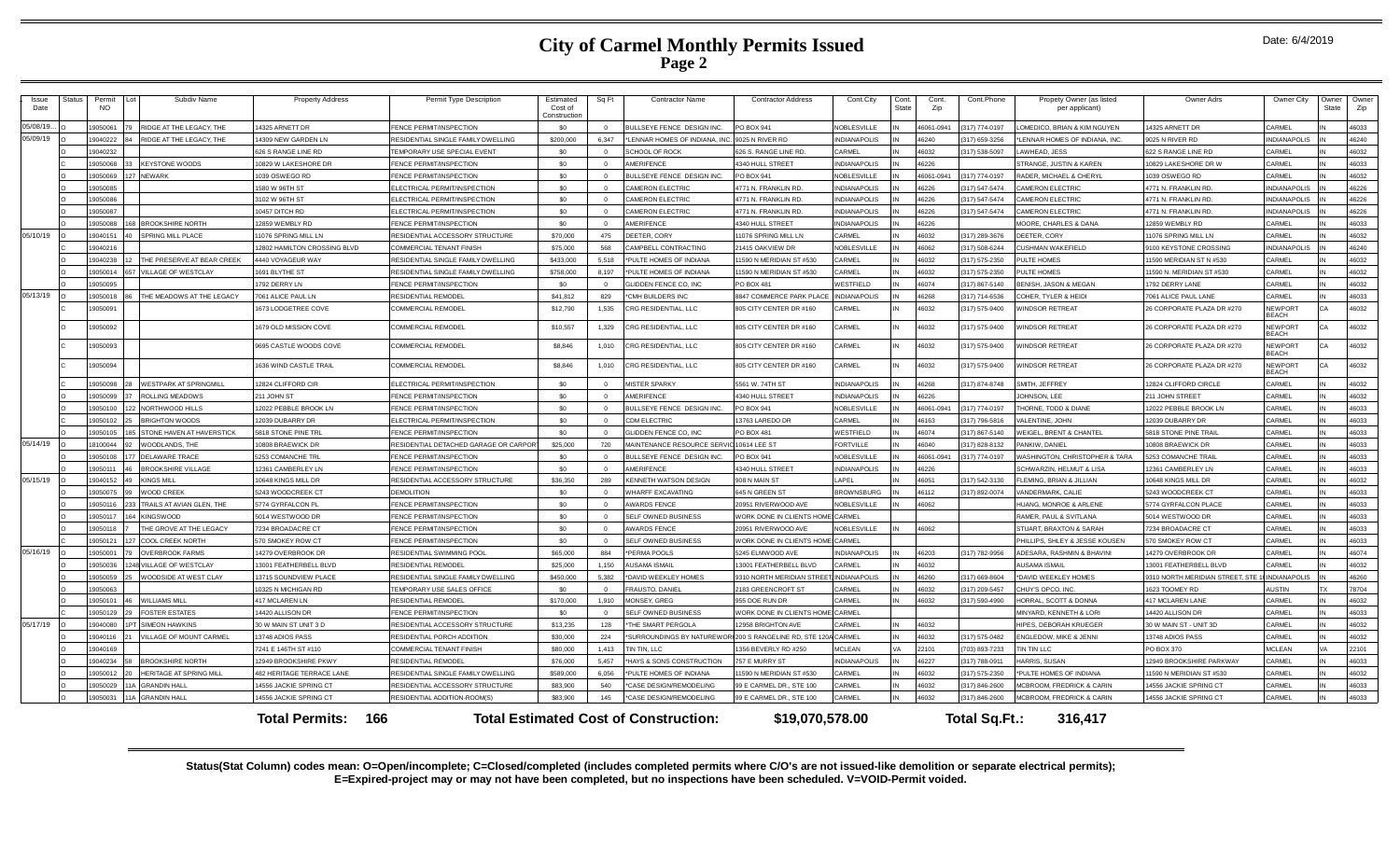|  | Date: 6/4/2019 |
|--|----------------|
|--|----------------|

| <b>Issue</b><br>Date                                                                                                        | Status | Permit<br>NO       | Subdiv Name                                   | <b>Property Address</b>                           | Permit Type Description                                  | Estimated<br>Cost of<br>Constructio | Sq Ft                | <b>Contractor Name</b>                           | <b>Contractor Address</b>                       | Cont.City                    | Cont.<br>State | Cont.<br>Zip   | Cont.Phone                      | Propety Owner (as listed<br>per applicant)                         | Owner Adrs                                         | Owner City                          | Owner<br>State | Owner<br>Zip   |
|-----------------------------------------------------------------------------------------------------------------------------|--------|--------------------|-----------------------------------------------|---------------------------------------------------|----------------------------------------------------------|-------------------------------------|----------------------|--------------------------------------------------|-------------------------------------------------|------------------------------|----------------|----------------|---------------------------------|--------------------------------------------------------------------|----------------------------------------------------|-------------------------------------|----------------|----------------|
| 05/17/19.                                                                                                                   |        | 050043             | <b>TALLYN'S RIDGE</b>                         | <b>4368 TRAHAN DRIVE</b>                          | ESIDENTIAL SINGLE FAMILY DWELLING                        | \$200,000                           | 7,375                | <b>FISCHER HOMES</b>                             | 602 E. 75TH ST STE 400                          | <b>NDIANAPOLIS</b>           |                | 16250          | 317) 348-2500                   | <b>FISCHER HOMES</b>                                               | 602 E. 75TH ST STE 400                             | <b>INDIANAPOLIS</b>                 |                | 46250          |
|                                                                                                                             |        | 9050044            | <b>BELLA TERRA</b>                            | 0665 TOWNE RD                                     | RESIDENTIAL ADDITION-ROOM(S                              | \$243,000                           | 928                  | *CASE DESIGN/REMODELING                          | 99 E CARMEL DR., STE 100                        | ARMEI                        |                | 46032          | (317) 846-2600                  | <b>PHILLIP LODATO</b>                                              | 0665 TOWNE ROAD                                    | CARMEL                              |                | 46032          |
|                                                                                                                             |        | 9050045            | THE PRESERVE AT BEAR CREEK                    | <b>4441 EVERGREEN TRI</b>                         | RESIDENTIAL SINGLE FAMILY DWELLING                       | \$482,000                           | 6.313                | *PULTE HOMES OF INDIANA                          | 1590 N MERIDIAN ST #530                         | ARMEI                        | IN             | 46032          | (317) 575-2350                  | PULTE HOMES                                                        | 1590 MERIDIAN ST N #530                            | CARMEL                              |                | 46032          |
|                                                                                                                             |        | 9050064            |                                               | 5501 E MAIN ST                                    | RESIDENTIAL ADDITION-ROOM(S                              | \$20,000                            | 608                  | <b>SISHOP, JOE</b>                               | 5501 E MAIN ST                                  | ARMEL                        | IN             | 46033          |                                 | BISHOP, JOE                                                        | 5501 E MAIN ST                                     | CARMEL                              |                | 46033          |
|                                                                                                                             |        | 9050065            |                                               | <b>2833 WEST RD</b>                               | RESIDENTIAL SWIMMING POOL                                | \$75,000                            | 1.148                | POOLS OF FUN                                     | <b>8891 CLARK CREEK ROAD</b>                    | <b>LAINFIELD</b>             |                | 46168          | (317) 714-3495                  | <b>WAGNER, DANIEL &amp; ANGELA</b>                                 | 2833 WEST ROAD                                     | ZIONSVILLI                          |                | 46071          |
|                                                                                                                             |        | 9050089            | WINDSOR GROVE II                              | 0494 ROXLEY BEND                                  | RESIDENTIAL SWIMMING POOL                                | \$73,000                            | 965                  | POOLS OF FUN                                     | 3891 CLARK CREEK ROAD                           | <b>I AINFIFI D</b>           |                | 46168          | 317) 714-3495                   | MODRALL, STEPHEN & HEATHER                                         | 0494 ROXLEY BLVD                                   | CARMEL                              |                | 46033          |
|                                                                                                                             |        | 9050090            | <b>EDEN ESTATES</b>                           | 3331 EDEN HOLLOW PL                               | RESIDENTIAL SWIMMING POOL                                | \$63,000                            | $\overline{0}$       | *POOLS OF FUN                                    | <b>891 CLARK CREEK ROAD</b>                     | <b>LAINFIELD</b>             |                | 46168          | (317) 714-3495                  | POOLS OF FUN                                                       | <b>891 CLARK CREEK ROAD</b>                        | PLAINFIELD                          |                | 46168          |
|                                                                                                                             |        | 9050132            | <b>ENGLISH OAKS</b>                           | 0733 ENGLISH OAKS DR                              | <b>ENCE PERMIT/INSPECTION</b>                            | \$0                                 | $\Omega$             | ARG PAINTING & REMODELING LLC 86TH & MICHIGAN RD |                                                 | NDIANAPOLIS                  |                | 46280          |                                 | <b>BLUMENKRANTS, DMITRY &amp; MONICA</b>                           | 0733 ENGLISH OAKS DR                               | CARMEL                              |                | 46032          |
|                                                                                                                             |        | 9050138            | C W WIEDLER'S                                 | 545 2ND AVE NE                                    | <b>ENCE PERMIT/INSPECTION</b>                            | \$0                                 | $\Omega$             | TOM BUEHNER                                      | <b>3004 HAVERHILL DR</b>                        | <b>NDIANAPOLIS</b>           |                | 46240          |                                 | <b>GRAVES, BENJAMIN MICHAEL</b>                                    | <b>545 2ND AVE NE</b>                              | CARMEL                              |                | 46032          |
|                                                                                                                             |        | 9050140            | SADDLE CREEK                                  | 4227 AUTUMN WOODS DR                              | <b>ENCE PERMIT/INSPECTION</b>                            | \$0                                 | $\Omega$             | AMERIFENCE                                       | 4340 HULL STREET                                | <b>NDIANAPOLIS</b>           |                | 46226          |                                 | HAYNES, STACY L & LAURIE B HUNTER                                  | 4227 AUTUMN WOODS DR                               | CARMEL                              |                | 46074          |
|                                                                                                                             |        | 9050141            | COUNTRY MEADOWS AT HAVERSTIC                  | 13494 FORUM MEADOWS DR                            | ENCE PERMIT/INSPECTION                                   | \$0                                 | $\Omega$             | AMERIFENCE                                       | <b>1340 HULL STREET</b>                         | <b>NDIANAPOLIS</b>           |                | 46226          |                                 | BREUNIG, JOSHUA                                                    | 3494 FORUM MEADOWS DR                              | CARMEL                              |                | 46033          |
|                                                                                                                             |        | 050142             | <b>CARMEL VILLAGE</b>                         | 53 HICKORY DR                                     | <b>ENCE PERMIT/INSPECTION</b>                            | \$0                                 | $\Omega$             | SELF OWNED BUSINESS                              | <b><i>NORK DONE IN CLIENTS HOM</i></b>          | CARMEL                       |                |                |                                 | <b>3ODKIN, JOE &amp; CHELSEA GUSTAFSON</b>                         | 353 HICKORY DR                                     | CARMEL                              |                | 46032          |
| 05/20/19                                                                                                                    |        | 9040206            | <b>VILLAGE OF WESTCLAY</b>                    | 3185 FROGMORE ST                                  | RESIDENTIAL DECK ADDITION                                | \$12,000                            | 421                  | <b>CIECIUCH, ADAM</b>                            | 3185 FROGMORE ST                                | ARMEL                        |                | 46032          |                                 | CIECIUCH, ADAM                                                     | 3185 FROGMORE ST                                   | CARMEL                              |                | 46032          |
|                                                                                                                             |        | 0040247            | SUNRISE ON THE MONON                          | 860 BUCKLEBURY LN                                 | RESIDENTIAL SINGLE FAMILY DWELLING                       | \$336,290                           | 4 101                | *OLD TOWN DESIGN                                 | 132 S RANGELINE RD STE 20                       | ARMFI                        |                | 46032          | (317) 626-8486                  | ANCE, CHRIS AND KORIE                                              | <b>B35 E 78TH ST</b>                               | INDIANAPOLIS                        |                | 46240          |
|                                                                                                                             |        | 9050008            | THE MEADOWS AT THE LEGACY                     | 4128 LARSON DF                                    | RESIDENTIAL REMODEL                                      | \$24,500                            | 1.120                | 'WHEELINGTON, JOHNNY                             | 025 BROOKVILLE RD                               | <b>NDIANAPOLIS</b>           |                | 46239          | (317) 504-7209                  | BAKSHI, VIKRAM & SMITA                                             | 14128 LARSON DR                                    | CARMEL                              |                | 46033          |
|                                                                                                                             |        | 9050010            | THE MEADOWS AT THE LEGACY                     | 4121 LARSON DRIVE                                 | RESIDENTIAL REMODEL                                      | \$30,800                            | 1.485                | WHEELINGTON, JOHNNY                              | 025 BROOKVILLE RD                               | NDIANAPOLIS                  |                | 46239          | (317) 504-7209                  | RAMACHANDRAW, JITSHESH                                             | 14121 LARSON DR                                    | CARMEI                              |                | 46033          |
|                                                                                                                             |        | 9050062            | MAPI E ACRES                                  | 3715 MAPLE DR                                     | RESIDENTIAL ADDITION AND REMODEL                         | \$27,500                            | 650                  | *CALL, KEVIN                                     | 339 CAREY RD                                    | ARMEL                        |                | 46033          | (317) 453-1351                  | KRUSE, PAUL                                                        | 3715 MAPLE ST                                      | CARMEL                              |                | 46033          |
|                                                                                                                             |        | 9050072            | <b>CAMDEN WALK</b>                            | <b>2695 SILVER OAKS DR</b>                        | RESIDENTIAL SINGLE FAMILY DWELLING                       | \$650,000                           | 6.770                | *STEVEN A WILSON, INC                            | PO BOX 649                                      | CARMEL                       |                | 16082          | (317) 846-2555                  | STEVEN A. WILSON, INC.                                             | P.O. BOX 649                                       | CARMEI                              |                | 46082          |
|                                                                                                                             |        | 9050126            |                                               | 2890 OLD MERIDIAN ST                              | <b><i>TEMPORARY USE SPECIAL EVENT</i></b>                | \$0                                 | $\sqrt{ }$           | A CLASSIC RENTAL                                 | 333 E 86TH ST                                   | NDIANAPOLIS                  |                | 46240          | (317) 253-0586                  | EDWARD ROSE DEVELOPMENT COMPA                                      | 11611 N. MERIDIAN STREET. SUITE 800 CARMEL         |                                     |                | 46032          |
|                                                                                                                             |        | 9050143            | <b>HARROWGATE</b>                             | 33 BRIERLEY WAY                                   | <b>ENCE PERMIT/INSPECTION</b>                            | \$0                                 | $\Omega$             | SELF OWNED BUSINESS                              | <b><i>NORK DONE IN CLIENTS HOME</i></b>         | CARMEL                       |                |                |                                 | <b>SCHAEFER, WILLIAM</b>                                           | 33 BRIERLEY WAY                                    | CARMEL                              |                | 46032          |
|                                                                                                                             |        | 19050144           |                                               | 684 LODGE TREE COVE                               | <b>COMMERCIAL REMODEL</b>                                | \$10,557                            | 1,329                | CRG RESIDENTIAL, LLC                             | 305 CITY CENTER DR #160                         | CARMEL                       |                | 46032          | (317) 575-9400                  | <b><i>NINDSOR RETREAT</i></b>                                      | 26 CORPORATE PLAZA DR #270                         | NEWPOR <sup>®</sup><br><b>BEACH</b> | C.A            | 46032          |
|                                                                                                                             |        | 9050146            |                                               | 669 OLD MISSION TRAIL                             | <b>COMMERCIAL REMODEL</b>                                | \$12,791                            | 1,535                | CRG RESIDENTIAL, LLC                             | 305 CITY CENTER DR #160                         | CARMEL                       |                | 46032          | (317) 575-9400                  | <b>VINDSOR RETREAT</b>                                             | 26 CORPORATE PLAZA DR #270                         | NEWPOR <sup>®</sup><br>REACH        |                | 46032          |
|                                                                                                                             |        | 19050147           |                                               | 366 WIND CASTLE TRAIL                             | <b>COMMERCIAL REMODEL</b>                                | \$10,557                            | 1,329                | CRG RESIDENTIAL, LLC                             | 305 CITY CENTER DR #160                         | CARMEL                       |                | 46032          | (317) 575-9400                  | <b>VINDSOR RETREAT</b>                                             | 26 CORPORATE PLAZA DR #270                         | NEWPORT<br><b>SFACH</b>             | C.A            | 46032          |
|                                                                                                                             |        | 9050150            | <b>BROOKSHIRF NORTH</b>                       | 2935 BROOKSHIRF PKWY                              | FENCE PERMIT/INSPECTION                                  | \$0                                 | $\sqrt{2}$           | AMERIFENCE                                       | 4340 HULL STREET                                | <b>INDIANAPOLIS</b>          |                | 46226          |                                 | <b>BANET, CODY &amp; KRISTIN</b>                                   | 12935 BROOKSHIREW PKWY                             | CARMEL                              |                | 46033          |
|                                                                                                                             |        | 9050151            | <b>ASHMOOR</b>                                | 3441 YANCEY PL                                    | <b>ENCE PERMIT/INSPECTION</b>                            | \$0                                 | $\Omega$             | RICHMOND EXTERIORS                               | 3510 S KEYSTONE AVE                             | <b>INDIANAPOLIS</b>          |                | 46227          |                                 | PATEL, PARIMAL & AVANI                                             | 3441 YANCEY PL                                     | CARMEL                              |                | 46074          |
| 05/21/19                                                                                                                    |        | 9040217            |                                               | 748 E 116 ST                                      | COMMERCIAL REMODEL                                       | \$84,221                            | 1,680                | <b>CARPENTERS SON</b>                            | 1903 E WELLAND ST                               | NDIANAPOLIS                  |                | 46229          | (317) 348-1769                  | PEARSON AUTOMOTIVE                                                 | 0650 N MICHIGAN RD                                 | ZIONSVILLI                          |                | 46077          |
|                                                                                                                             |        | 9050009            |                                               | 520 F MAIN ST                                     | NSTITUTIONAL ADDITION & REMODEL                          | \$1,050,000                         | 3817                 | SKILLMAN CORPORATION                             | 3834 S EMERSON AVE BLD A                        | <b>NDIANAPOLIS</b>           |                | 16203-3518     | (317) 783-6151                  | CARMEL CLAY SCHOOL CORP.                                           | 185 E 131ST STREET                                 | CARMEL                              |                | 46033          |
|                                                                                                                             |        | 9050097            | SADDLE CREEK                                  | 4211 CHARITY CHASE CIR                            | <b>ESIDENTIAL REMODEL</b>                                | \$36,000                            | 1.200                | TRADELINK                                        | PO BOX 703                                      | <b>ARMEL</b>                 |                | 16082          | 317) 413-8273                   | ECKERLE, MATT & LISA                                               | 4211 CHARITY CHASE CIR                             | CARMEL                              |                | 46074          |
|                                                                                                                             |        | 905010             | WINDEMERE                                     | 0327 WINDEMERE BLVD                               | ORCH AND DECK ADDITION                                   | \$125,000                           | 305                  | RICHARD CARRIGER CO                              | 2315 HANCOCK ST #30                             | ARMF                         |                | 26032          |                                 | <b>ILLEY, MIKE &amp; AMY</b>                                       | 0327 WINDEMERE                                     | CARMEL                              |                | 46032          |
|                                                                                                                             |        | 9050113            | <b>HERITAGE AT SPRING MILL</b>                | 1193 VALESIDE CRESCENT                            | RESIDENTIAL SINGLE FAMILY DWELLING                       | \$540,000                           | 5.823                | *PULTE HOMES OF INDIANA                          | 1590 N MERIDIAN ST #530                         | ARMFI                        | IN             | 46032          | (317) 575-2350                  | *PULTE HOMES OF INDIANA                                            | 1590 N MERIDIAN ST #530                            | CARMEL                              |                | 46032          |
|                                                                                                                             |        | 9050124            | SHADOW WOOD                                   | 4485 CARLOW RUN                                   | RESIDENTIAL SINGLE FAMILY DWELLING                       | \$365,000                           | 3.304                | PULTE HOMES OF INDIANA                           | 1590 N MERIDIAN ST #530                         | CARMEL                       | IN             | 46032          | (317) 575-2350                  | PULTE HOMES                                                        | 1590 MERIDIAN ST N #530                            | CARMEL                              |                | 46032          |
|                                                                                                                             |        | 9050154            | MERIDIAN HIGHLANDS                            | 0637 PENN DR                                      | RESIDENTIAL ADDITION-ROOM(S)                             | \$30,000                            | 152                  | MILLWOOD HOMES                                   | PO BOX 3024                                     | ARMEL                        |                | 46082          | (317) 443-8107                  | <b>BROOKIE, SUSAN</b>                                              | 10637 PENN DR                                      | CARMEL                              |                | 46284          |
|                                                                                                                             |        | 9050158            | <b>VILLAGE OF WESTCLAY</b>                    | 3055 TRADD ST                                     | LECTRICAL PERMIT/INSPECTION                              | \$0                                 | $\Omega$             | DOWDY ELECTRIC                                   | 1302 S POST RD                                  | <b>NDIANAPOLIS</b>           |                | 16239          | (317) 255-1130                  | DOMKE, ROBERT                                                      | 3055 TRADD ST                                      | CARMEL                              |                | 46032          |
|                                                                                                                             |        | 905016<br>9050163  | JACKSON'S GRANT ON WILLIAMS CR 1236 SKYTAG DR |                                                   | <b>ENCE PERMIT/INSPECTION</b>                            | \$0                                 | $\Omega$<br>$\Omega$ | BULLSEYE FENCE DESIGN INC.                       | PO BOX 941                                      | NOBLESVILLE                  |                | 46061-0941     | 317) 774-0197                   | FUNG, STANLEY & MINDY HO                                           | 1236 SKYTAG DF                                     | CARMEL<br>CARMEL                    |                | 46032          |
|                                                                                                                             |        |                    |                                               | 311 SHOSHONE DR                                   | <b>ENCE PERMIT/INSPECTION</b>                            | \$0                                 |                      | AMERIFENCE                                       | <b>1340 HULL STREET</b>                         | <b>INDIANAPOLIS</b>          |                | 46226          |                                 | ANGEN, ARLENE                                                      | 311 SHOSHONE DR                                    |                                     |                | 46032          |
| 05/22/19                                                                                                                    |        | 9040051            | <b>GRADLE INDUSTRIAL PARK</b>                 | 414 GRADLE DR                                     | <b>GROUND SIGN PERMANENT</b>                             | \$0                                 |                      | <b>MIDWEST SIGNS</b>                             | 2410 ENTERPRISE ST                              | <b>INDIANAPOLIS</b>          |                | 46219          | (317) 800-6500                  | STORE MASTER FUNDING III LLC                                       | 376 GRADLE DRIVE                                   | CARMEL                              |                | 46032          |
|                                                                                                                             |        | 9050049            |                                               | 0 W 106TH ST - CANOPY ADDITONS                    | COMMERCIAL ADDITION                                      | \$30,000                            | 60                   | MILLIKAN CONSTRUCTION                            | 102 N HUDSON ST                                 | SHERIDAN                     |                | 46069          | (317) 716-5799                  | <b>NDIANA FARMERS</b>                                              | 0 W 106TH ST                                       | <b>INDIANAPOLIS</b>                 |                | 46206          |
|                                                                                                                             |        | 9050112            | WESTMONT                                      | 590 NORIC CT                                      | <b>ESIDENTIAL SWIMMING POOL</b>                          | \$40,000                            | 576                  | <b>HENDRICK POOL</b>                             | 383 W PENDLETON PIKE                            | <b>MCCORDSVILLE</b>          |                | 46055          | 317) 335-2660                   | SPRINGER, JEFFREY & CAROLYN                                        | 590 NORIC COURT                                    | CARMEL                              |                | 46032          |
|                                                                                                                             |        | 9050166            | <b>STANFORD PARK</b>                          | 3353 WINDY KNOLL LANE                             | <b>ENCE PERMIT/INSPECTION</b>                            | sn                                  | $\Omega$             | AMERIFENCE                                       | 1340 HULL STREET                                | <b>NDIANAPOLIS</b>           |                | 16226          |                                 | DOSHI, MITESH & VRINDA                                             | 3353 WINDY KNOLL LN                                | CARMEI<br>CARMEL                    |                | 46074          |
|                                                                                                                             |        | 9050167            | VILLAGE OF WESTCLAY                           | <b>2681 KOSSUTH ST</b>                            | ENCE PERMIT/INSPECTION                                   | \$0                                 | $\Omega$             | BULLSEYE FENCE DESIGN INC.                       | PO BOX 941                                      | NOBLESVILLE                  |                | 46061-0941     | 317) 774-0197                   | WELLS, CHRISTOPHER & BRIDGET                                       | 2681 KOSSUTH ST                                    |                                     |                | 46032          |
|                                                                                                                             |        | 9050169            |                                               | 448 YANCEY PI                                     | ENCE PERMIT/INSPECTION                                   | \$0                                 | $\Omega$<br>$\Omega$ | AFFORDABLE FENCE BUILDERS                        | 023 E 26TH ST                                   | <b>NCIANAPOLIS</b>           |                | 46219          |                                 | CRAWFORD, CRAIG & KARIN                                            | 3448 YANCEY PL                                     | CARMEL                              |                | 46074          |
|                                                                                                                             |        | 9050171            | <b>COLLEGE PLAZA</b>                          | 558 ARTHUR DR                                     | LECTRICAL PERMIT/INSPECTION                              | \$0                                 |                      | DAN OBERT ELECTRICIAN                            | 699 W 800 N                                     | <b>NDIANAPOLIS</b>           |                | 16259          | (317) 370-0139                  | <b>MOULTON, MARY</b>                                               | 558 ARTHUR DR                                      | <b>INDIANAPOLIS</b>                 |                | 46280          |
| 05/23/19                                                                                                                    |        | 9050028<br>9050128 | SUNRISE ON THE MONON                          | 492 DAYLIGHT DF                                   | RESIDENTIAL SINGLE FAMILY DWELLING<br>COMMERCIAL REMODEL | \$453,247<br>\$350,000              | 5.258<br>6.177       | OLD TOWN DESIGN<br>KORT BUILDERS                 | 132 S RANGELINE RD STE 20<br>709 CASTLE PARK DR | CARMEL<br><b>NDIANAPOLIS</b> |                | 16032<br>46256 | (317) 626-8486                  | <b>SMITH, THOMAS &amp; CARLY</b><br>RAMCO GERSHENSON PROPERTIES TR | 11 W MAPLE ST #1404<br>31500 NORTHWESTERN HWY #500 | CHICAGO<br>FARMINGTON               |                | 60610<br>48334 |
|                                                                                                                             |        | 9050131            | <b>HOME PLACE</b>                             | 71 MERCHANTS SQUARE DR #A100<br>0408 MCPHERSON ST | RESIDENTIAL REMODEL                                      | \$400                               | 36                   | HOOVER HOME SERVICES                             | 0358 BRISTLECOVE DR                             | <b>ISHERS</b>                |                | 46038          | 317) 872-4181<br>(317) 200-4080 | HASTEN, JERRY                                                      | 3215 NORTH COTSOLD MANOR DR                        | HILIS<br><b>INGWOOD</b>             |                | 77339          |
|                                                                                                                             |        | 9050182            |                                               |                                                   |                                                          |                                     | $\Omega$             |                                                  |                                                 | <b>NDIANAPOLIS</b>           |                |                |                                 |                                                                    |                                                    | <b>INDIANAPOLIS</b>                 |                |                |
|                                                                                                                             |        |                    | <b>FOREST GLEN</b>                            | 607 MAPLE DR                                      | ELECTRICAL PERMIT/INSPECTION                             | \$0                                 |                      | <b>MISTER SPARKY</b>                             | 5561 W. 74TH ST                                 |                              | IN             | 46268          | (317) 874-8748                  | GAMBLE, BRETT                                                      | 9607 MAPLE DR                                      |                                     |                | 46280          |
| 166<br><b>Total Estimated Cost of Construction:</b><br>\$19,070,578.00<br>Total Sq.Ft.:<br><b>Total Permits:</b><br>316,417 |        |                    |                                               |                                                   |                                                          |                                     |                      |                                                  |                                                 |                              |                |                |                                 |                                                                    |                                                    |                                     |                |                |